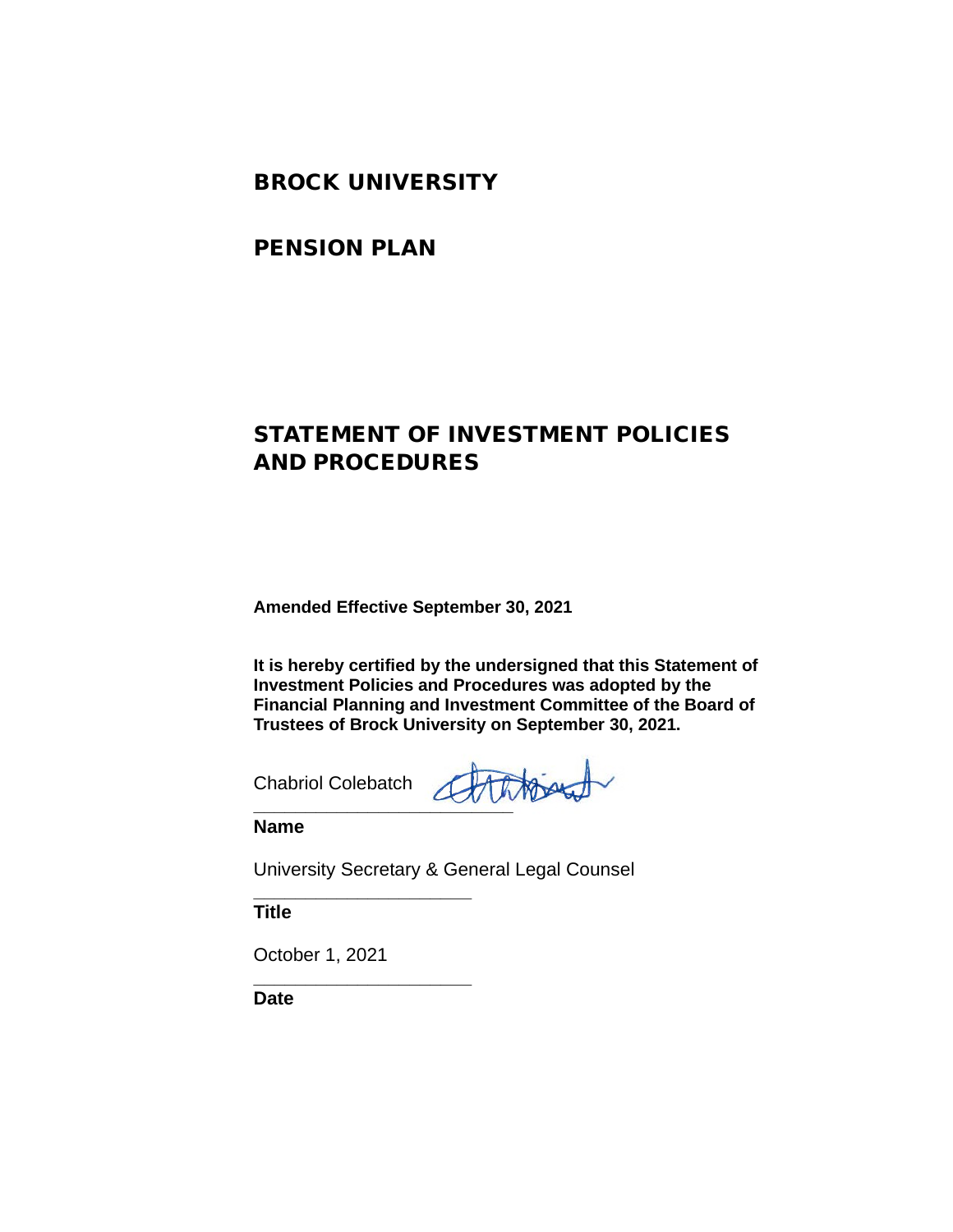## Table of Contents

| Section I - Introduction                                          | 1  |
|-------------------------------------------------------------------|----|
| Section II - Overview of the Plan                                 | 3  |
| Section III - Administration                                      | 6  |
| <b>Section IV - General Limitations</b>                           | 8  |
| Section V - Asset Classes Eligible for Investment                 | 9  |
| <b>Section VI - Fund Objectives</b>                               | 11 |
| <b>Section VII - Asset Allocation Guidelines</b>                  | 13 |
| Section VIII - Portfolio Diversification and Constraints          | 18 |
| Section IX - Loans and Borrowing                                  | 23 |
| Section X - Valuation of Investments                              | 24 |
| <b>Section XI - Related Party Transactions</b>                    | 25 |
| <b>Section XII - Environmental, Social and Governance Factors</b> | 28 |
| <b>Section XIII - Monitoring</b>                                  | 29 |
| <b>Section XIV - Voting Rights</b>                                | 31 |
| <b>Section XV - Policy Review</b>                                 | 32 |
| Appendix A – Intermediate Target Asset Allocation                 | 33 |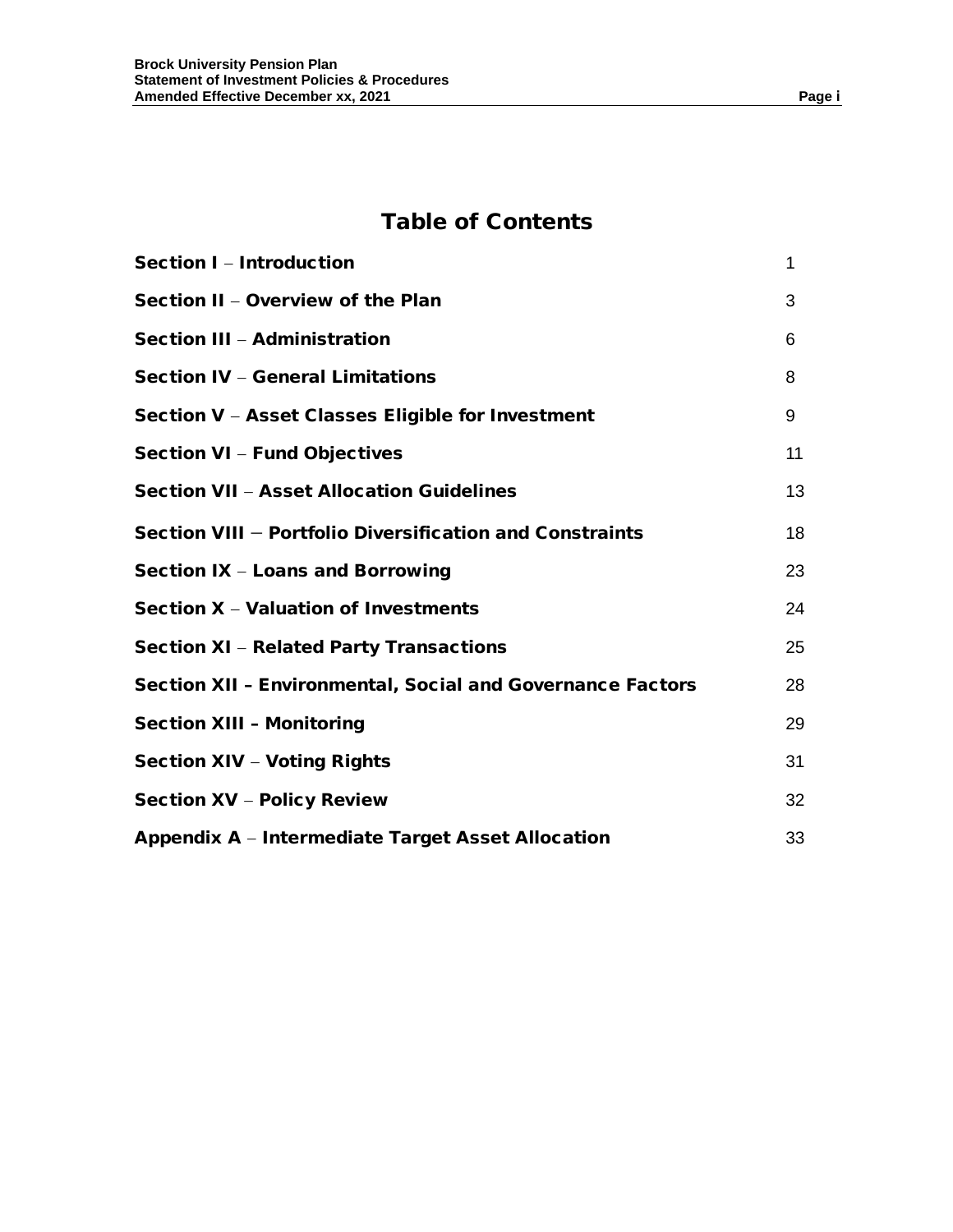## Section I – Introduction

1.1 This document constitutes the Statement of Investment Policies and Procedures applicable to the assets held in respect of the Brock University Pension Plan (the "Plan"), established by Brock University (the "University") to provide retirement benefits for the Members.

### **Defined Terms**

1.2 In this Policy:

"Act" means the Ontario Pension Benefits Act and the Regulation thereto;

"Administrator" has the meaning ascribed by section 3.1;

"Annuity" has the meaning ascribed by section 5.1;

"Cash Equivalent" has the meaning ascribed by section 5.1;

"Custodian" has the meaning ascribed by section 3.11;

"DB Pension" means the Member's annual pension determined under the defined benefit formula of the Plan, as adjusted from time to time;

"DC Account" means the value of the Member's contributions and the University's matching contributions, accumulated with annual investment returns;

"DC Pension" means the Member's annual pension, as determined at retirement and adjusted from time to time, based on the Member's DC Account;

"Derivative" has the meaning ascribed by section 5.1;

"Equity" has the meaning ascribed by section 5.1;

"Fixed Income" has the meaning ascribed by section 5.1;

"Fund" means the assets held in respect of the Plan;

"Investment Policy" means the investment policy of a Pooled Fund;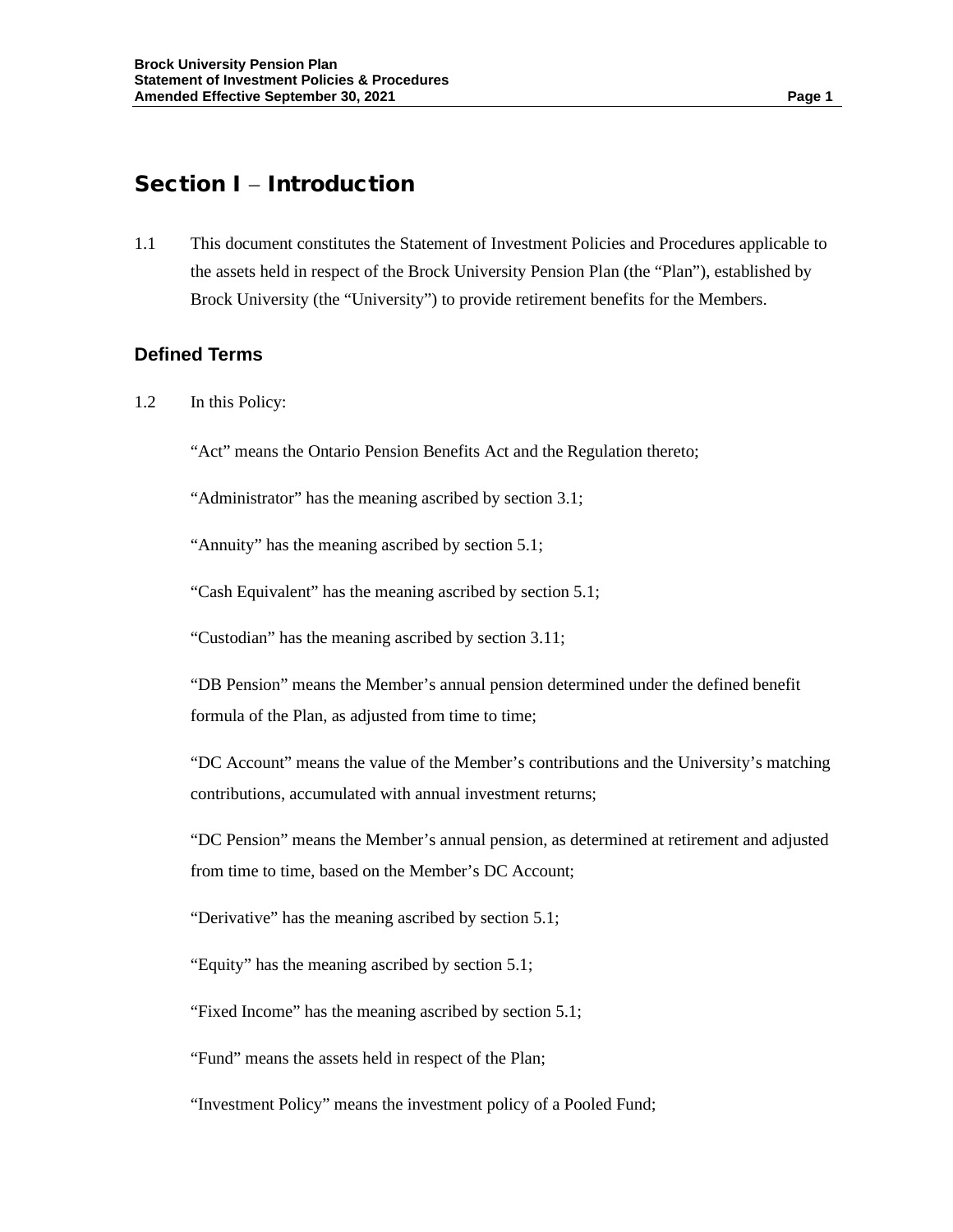"Member" means a Member of the Plan;

"Normal Allocation" has the meaning ascribed by section 7.2;

"Pension Committee" has the meaning ascribed by section 3.2;

"Plan" has the meaning ascribed by section 1.1;

"Policy" means this Statement of Investment Policies and Procedures;

"Pooled Fund" means a segregated fund of an insurance company, a pooled fund or a mutual fund eligible for investment by a pension fund;

"Short-Term Investment Vehicle" has the meaning ascribed by section 2.4;

"University" means Brock University.

- 1.3 The purpose of this Policy is to formulate those investment principles, guidelines and monitoring procedures which are appropriate to the needs and objectives of the Plan, in a manner conforming to the applicable rules in the Act. This Policy is supplementary to the rules contained in the Act.
- 1.4 This Policy may be changed or modified at any time by action of the Administrator.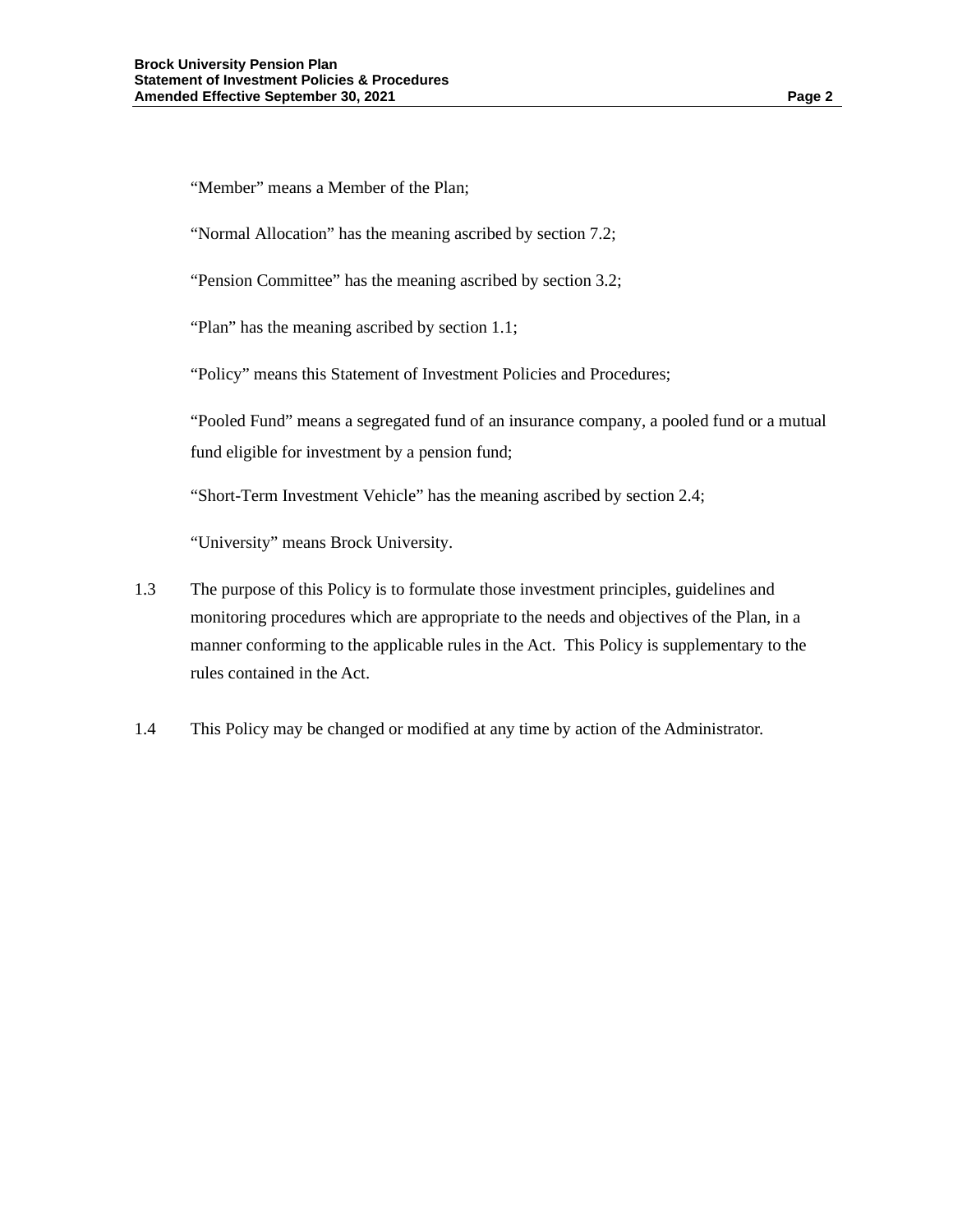### Section II – Overview of the Plan

- 2.1 The Plan is a hybrid pension plan, comprising design elements of both defined benefit and defined contribution programs. The Member receives a benefit equal to the greater of the DC Pension and the DB Pension. The following is a summary of the key provisions:
	- (a) The Member and the University both make required contributions to the Plan, which are invested in the Fund and are tracked individually for each Member (including investment earnings on the Fund) to determine the value of their DC Account. The University's contribution is based on a formula that is directly related to the Member's contributions.
	- (b) A Member's DC Pension is determined based upon the value of that Member's DC Account at date of retirement, based on an annuity purchase factor determined in accordance with the Plan terms.
	- (c) A Member's DB Pension is determined based on the Member's best average earnings and service.
	- (d) A Member's total pension at retirement is equal to the greater of the DC Pension and the DB Pension. A Member may elect at retirement either to receive a pension from the Plan or to transfer the value of their pension to their personal retirement savings vehicle.
	- (e) The University is also required to contribute at a level sufficient to finance the projected excess of the DB Pension over the DC Pension, within the funding requirements of the Act and the limitations of the Income Tax Act. The amount of these contributions is calculated from time to time, based on the advice of the actuary retained by the University for such purpose. The University's contributions are dependent on many aspects of the Plan's actual experience, including the Fund's investment return.
	- (f) For Members who elect to receive a pension from the Plan upon retirement:
		- (i) the Member's DB Pension is automatically indexed annually to changes in the Canadian Consumer Price Index (CPI), to a 2% maximum, cumulative from the pension commencement date.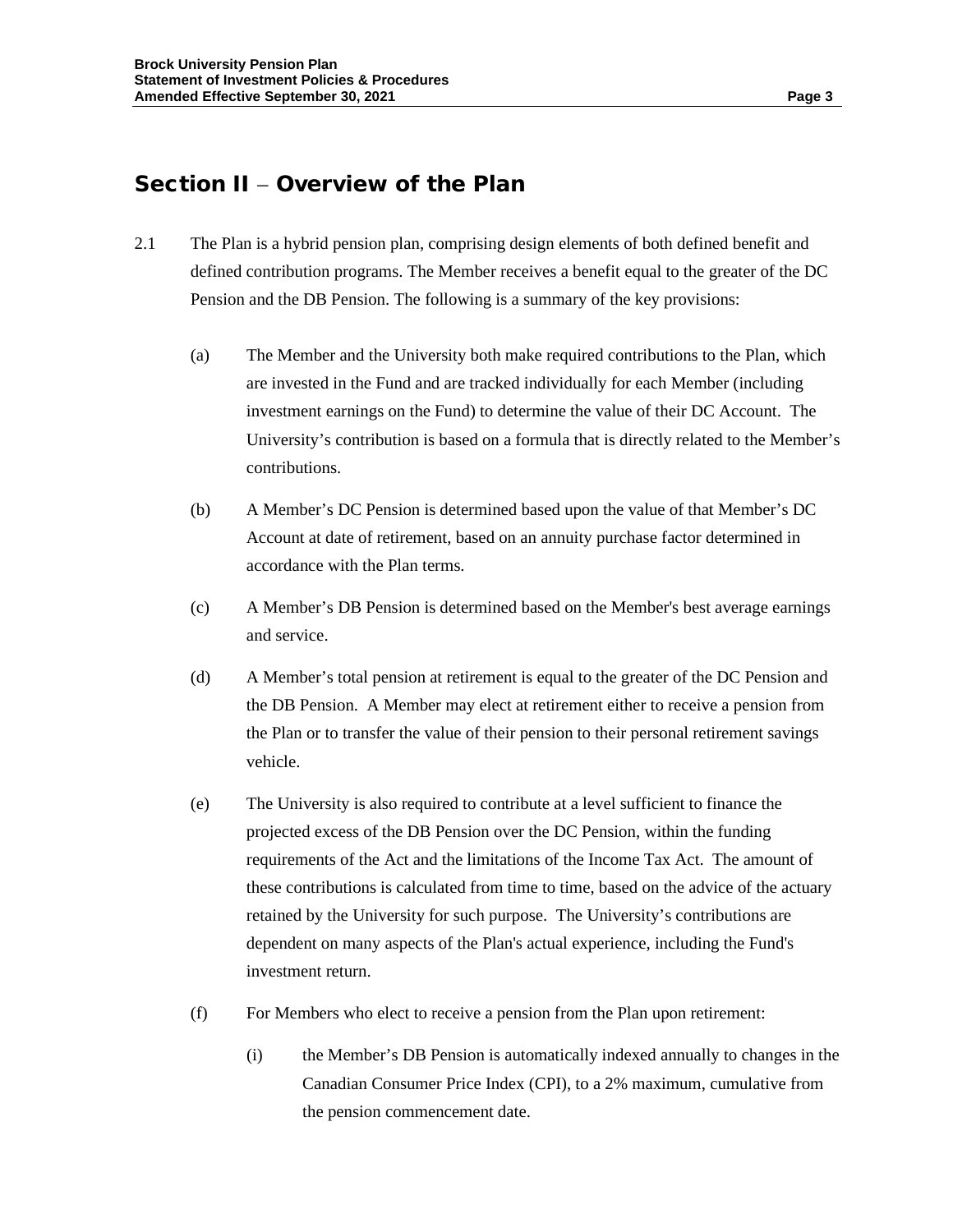- (ii) the Member's DC Pension is adjusted annually (either up or down) to reflect the difference between the actual investment return earned on the Fund and the mortality experience of the retiree pool during the preceding Plan Year and the investment return and mortality assumptions used in the annuity purchase calculation; and
- (iii) the Member's DB Pension and DC Pension are compared annually, after the adjustments described in (i) and (ii), with the Member being paid the greater of the two pensions for the ensuing year.
- 2.2 Members have a direct interest in the Fund's investment return, as the DC Account accumulates based on the actual investment return earned by the Fund and the DC Pension for retired Members is adjusted annually based on the actual investment return earned by the Fund.
- 2.3 The University has a direct interest in the Fund's investment performance, as the University's contributions to provide the defined benefit minimum benefit guarantee are directly related to the investment return earned on the Fund.
- 2.4 Due to the continuing interaction between the DC Account and the defined benefit minimum guarantee during the period prior to retirement and the DC Benefit and the DB Benefit during the retirement period, it is not appropriate to provide Members with investment choice for their DC Accounts. Members who are approaching retirement are provided with an option to elect to transfer all or a portion of their DC Account into a Short-Term Investment Vehicle, comprised of Cash Equivalents, for the period leading up to their retirement in recognition of the change in their risk tolerance during this period. At retirement, funds in the Short-Term Investment Vehicle are transferred back to the main Fund.
- 2.5 Member contributions to the Plan are related to their earnings each year and are independent of the Fund's investment return.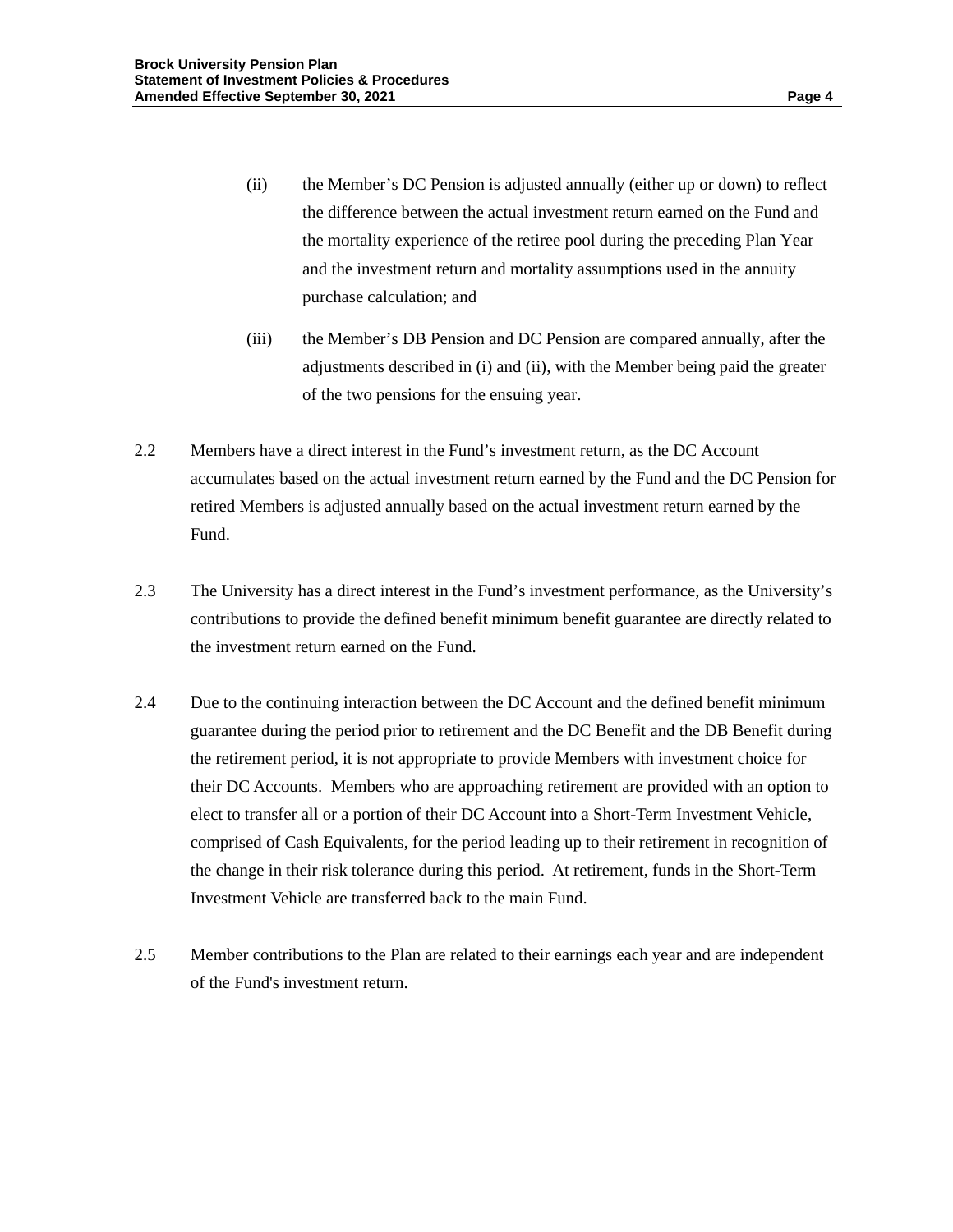- 2.6 Actuarial valuations for ongoing funding purposes are based on long-term assumptions established primarily to ensure an acceptable pattern of future contributions and coverage of the accrued benefits. The ongoing funded status of the Plan is also affected adversely or favourably by numerous non-investment factors including wage growth, inflation, termination rates, mortality rates, membership growth and benefit changes.
- 2.7 The Plan is also valued on a solvency basis to calculate the solvency ratio. Solvency levels are directly affected by similar factors as the ongoing funded level, as well as prevailing long term interest rates at the date of each actuarial valuation.
- 2.8 As of the most recent actuarial valuation date (January 1, 2020), the Plan is fully funded on a statutory solvency basis and is 97.9% funded on a going concern basis. The University is making monthly contributions to finance the going concern deficit.
- 2.9 The liabilities for the Plan are in respect of both active and inactive members. As of the most recent actuarial valuation date (January 1, 2020), approximately 67.8% of obligations are in respect of active Members.
- 2.10 The contributions being paid to the Fund currently exceed the benefits being paid therefrom. For the foreseeable future, the only situation in which benefit payments might exceed contributions is if there is an abnormally large volume of lump sum transfers from the Fund. Liquidity is thus not an overriding consideration for Fund investments.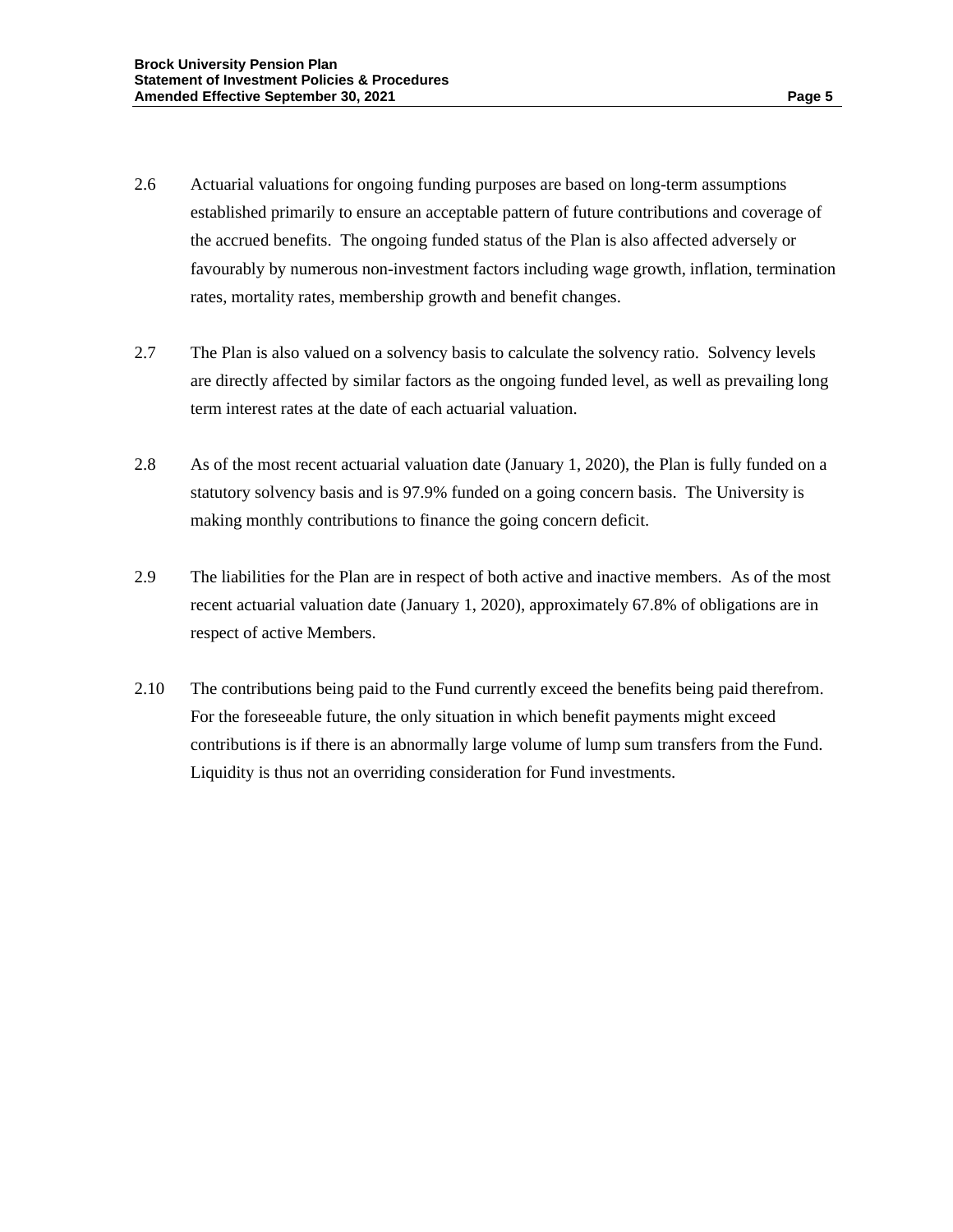## Section III – Administration

- 3.1 The Board of Trustees of Brock University is the plan administrator (the "Administrator") and is responsible for the overall operation of the Plan.
- 3.2 A Pension Committee has been established, comprised of both University representatives and representatives of the Members, to provide advice to the Board of Trustees with respect to many aspects of the overall operation of the Plan and to appropriately capture the interests of the various stakeholder groups. The Pension Committee is responsible for reviewing investment performance of the Fund, for keeping the Plan under review and for studying matters of interest to the Members and their impact on the Plan.
- 3.3 In fulfilling its responsibilities, the Administrator may delegate to, or otherwise utilize, the Pension Committee or employees of the University, where appropriate. The Administrator shall retain responsibility and utilize suitable personnel for such activities and monitor the activities undertaken by the selected personnel. Any reference in the Policy to the Administrator shall be interpreted as referencing the appropriate delegate.
- 3.4 The Administrator may rely on independent experts for certain aspects of the Fund's operations, where expert knowledge is required or where a perceived or actual conflict of interest exists.
- 3.5 Neither the Administrator nor any employee of the University shall select securities on behalf of the Plan, except for the selection of Pooled Funds, Annuities, or short-term deposits with banks or trust companies.
- 3.6 The Administrator shall retain one or more independent professional investment managers (the "Manager(s)") to invest the Fund.
- 3.7 The assets of the Fund shall be allocated by the Administrator among the Managers using either managed accounts or Pooled Funds, as considered appropriate, to implement the overall Fund asset allocation in accordance with this Policy.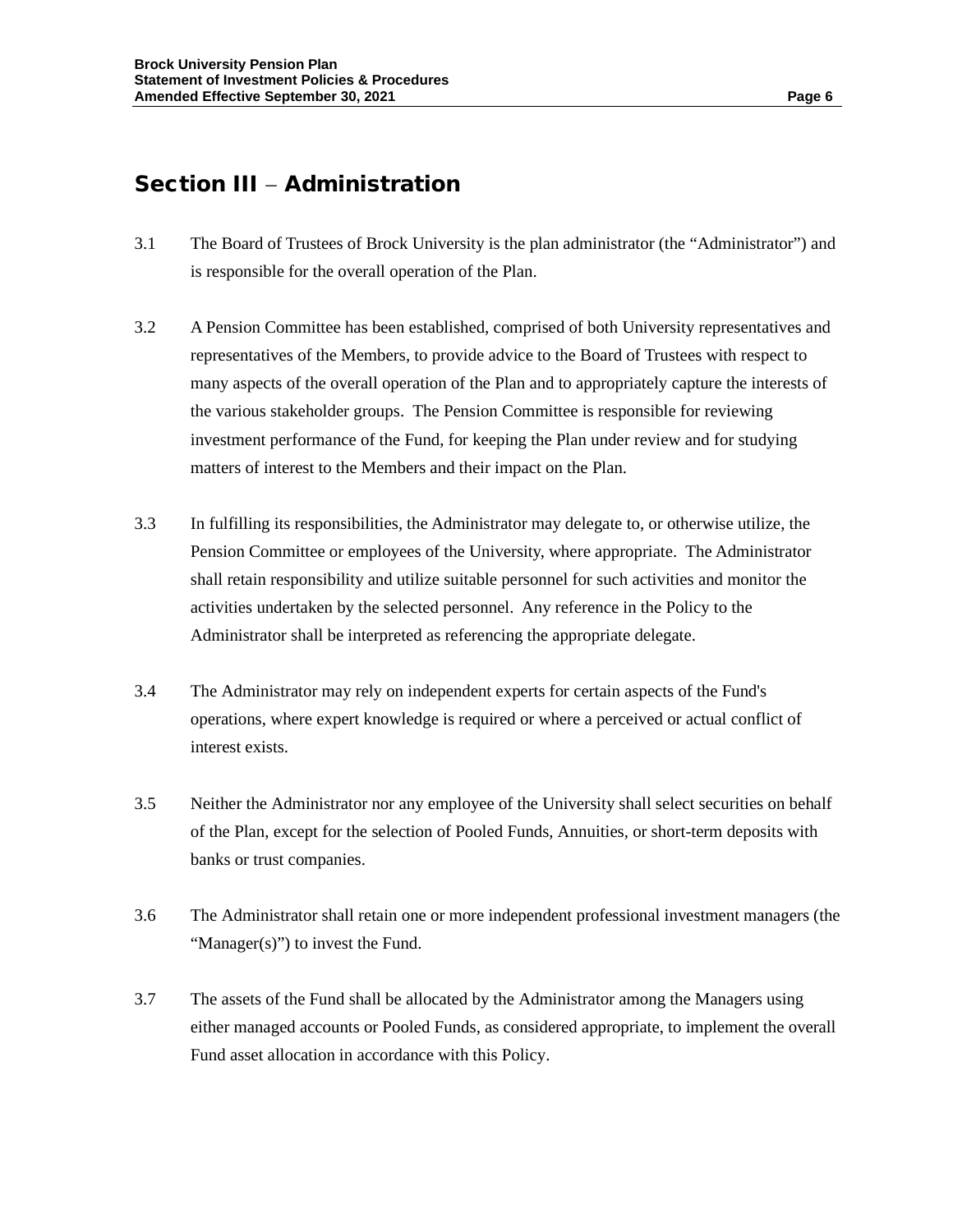- 3.8 With each Manager of a managed account, the Administrator shall agree upon a set of guidelines (the "Mandate") within which the Manager is expected to operate, including discretion limits, diversification and quality standards and performance expectations.
- 3.9 Where the Administrator desires to invest in a Pooled Fund, the Administrator must satisfy itself that the Investment Policy of such Pooled Fund is consistent with this Policy. In the event of any difference between the guidelines of this Policy and the Investment Policy of the Pooled Fund, the Investment Policy of the Pooled Fund shall govern. The agreements governing any such Pooled Fund that is established as a trust must provide that unit holders have no personal liability for the obligations of the trust or its trustee.
- 3.10 The Managers shall be responsible for choosing brokers to execute investment transactions in the most effective manner and in the best interests of the Fund's beneficiaries.
- 3.11 The Committee shall appoint one or more custodians for all or part of the Fund. Any custodian of the Fund (the "Custodian") shall be a trust company registered in Canada or an insurance company authorized to underwrite life insurance in Canada. All investments and assets of the Plan shall be held by a Custodian and invested:
	- (a) in a name that clearly indicates that the investment is held in trust for the Plan and, where the investment is capable of being registered, registered in that name, or
	- (b) in the name of the Custodian, or a nominee thereof, in accordance with an agreement with the Custodian that clearly indicates that the investment is held for the Plan, or
	- (c) in the name of The Canadian Depository for Securities Limited, or a nominee thereof, in accordance with an agreement with the Custodian that clearly indicates:
		- (i) that the investment constitutes part of the Fund;
		- (ii) that the investment shall not at any time constitute an asset of the Custodian or nominee; and
		- (iii) that records shall be maintained by the Custodian that are sufficient to allow the ownership of any investment be traced to the Fund at any time.
- 3.12 The Fund's financial statements shall be audited by an independent auditor at least annually.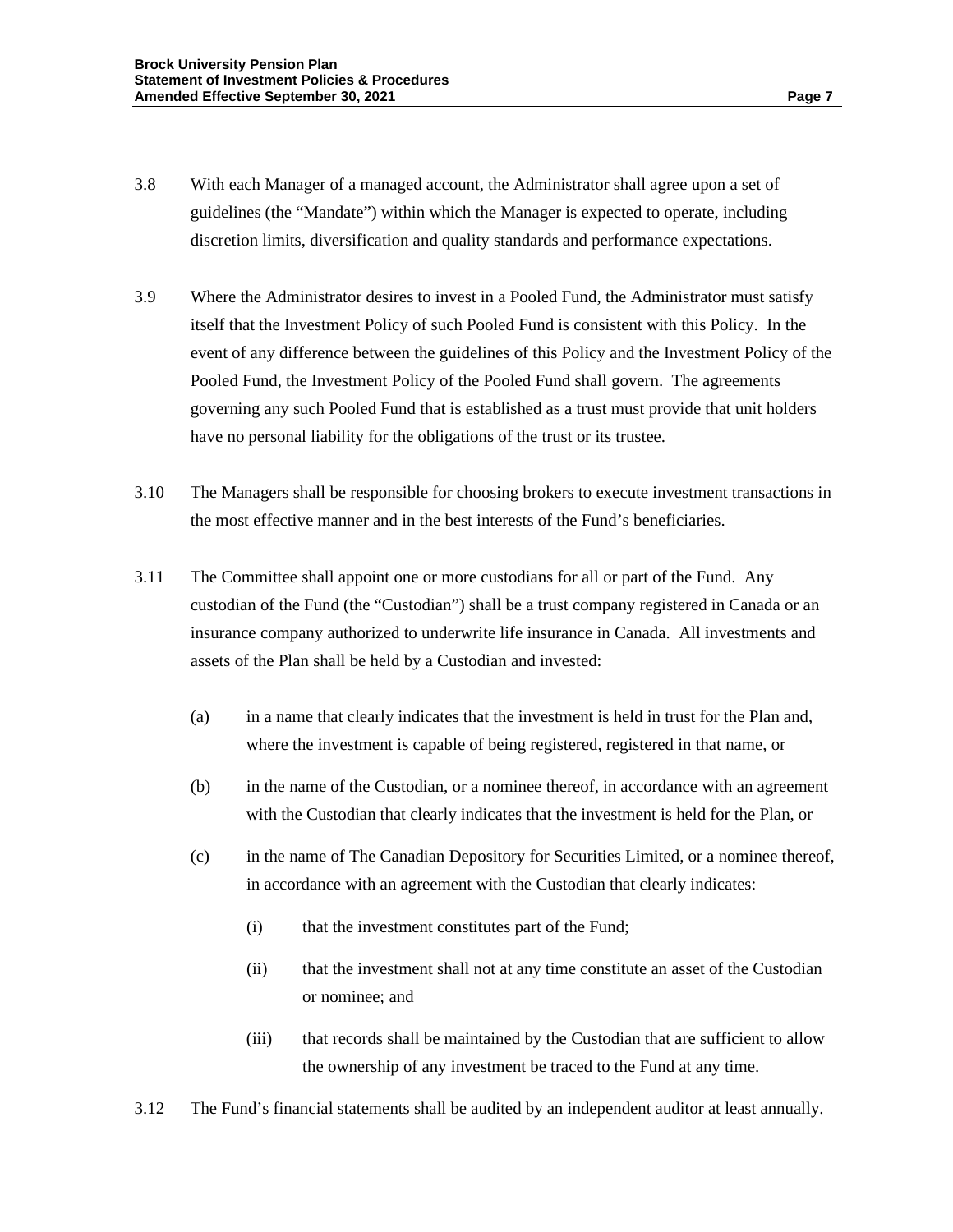## Section IV – General Limitations

- 4.1 All investments shall be maintained within legal limitations for employee pension plans registered under the Act and in such a manner as is necessary to comply with the Income Tax Act (Canada).
- 4.2 No part of the Fund shall, directly or indirectly, be invested in securities of a listed person as defined by the United Nations Suppression of Terrorism Regulations, or be loaned to or used for the benefit of such a person.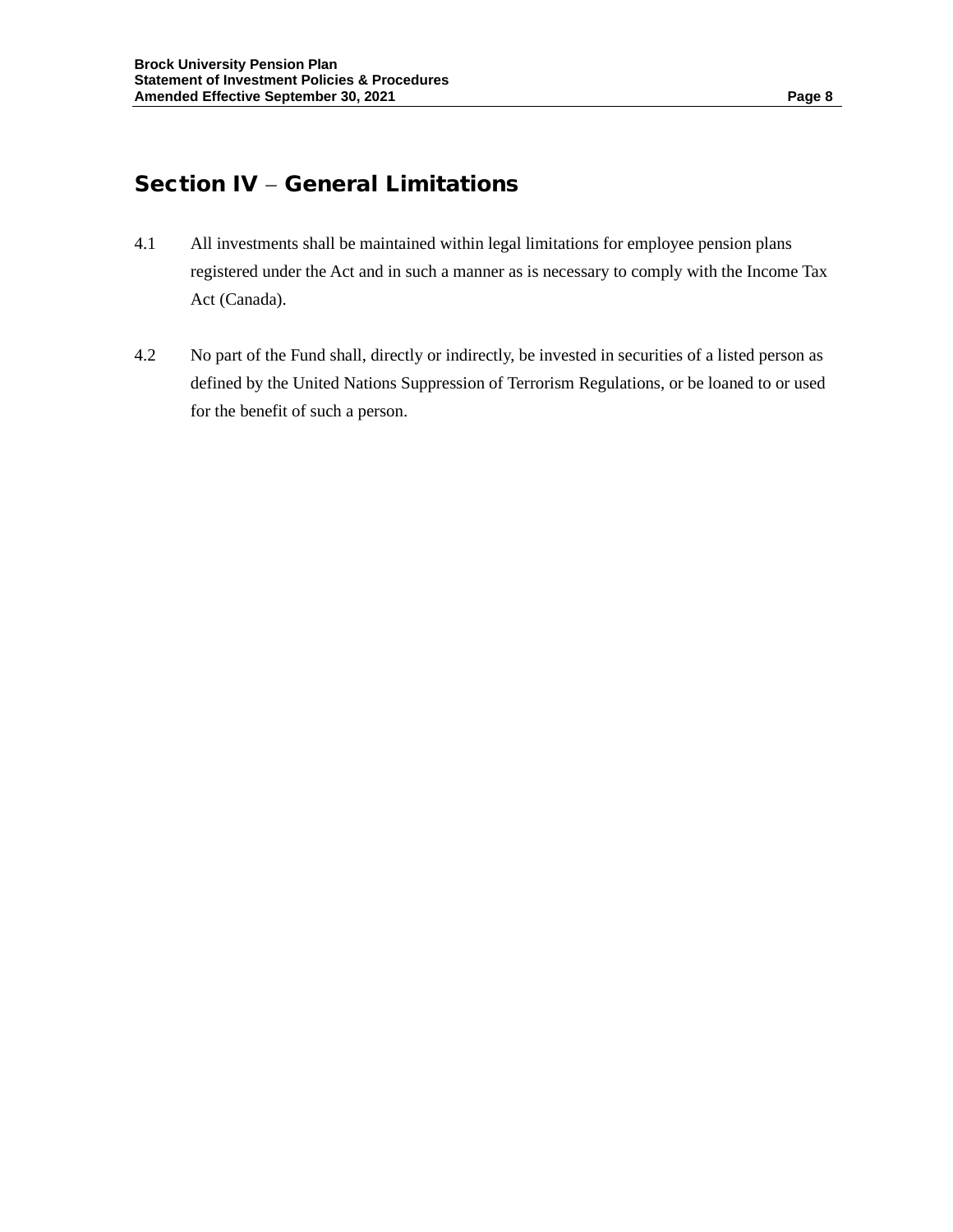# Section V − Asset Classes Eligible for Investment

- 5.1 All investments shall be made in accordance with the applicable rules relating to the investment of pension plan assets, including the Act, *Income Tax Act* (Canada) and Schedule III to the *Pension Benefits Standards Regulations* (Canada).
- 5.2 From time to time, and subject to this Policy, the Plans may invest in any or all of the following asset categories and subcategories of investments either directly or through Pooled Funds or exchange traded funds that hold these investments:
	- (a) **"Equity":**
		- common stocks, convertible debentures, share purchase warrants, exchangeable shares, share purchase rights, installment receipts or preferred shares of corporations.
		- interests in limited partnerships.
		- units in real estate investment trusts and income trusts.
		- e depositary receipts or participation notes.

#### (b) **"Fixed Income":**

- **Dependient** bonds, debentures, notes, or other debt instruments of domestic, foreign and supranational issuers.
- asset-backed securities.
- **n** mortgage-backed securities.
- $\blacksquare$  hybrid debt instruments issued by Canadian chartered banks.
- term deposits or similar instruments of licensed trust companies and banks.
- (c) **"Real Assets":**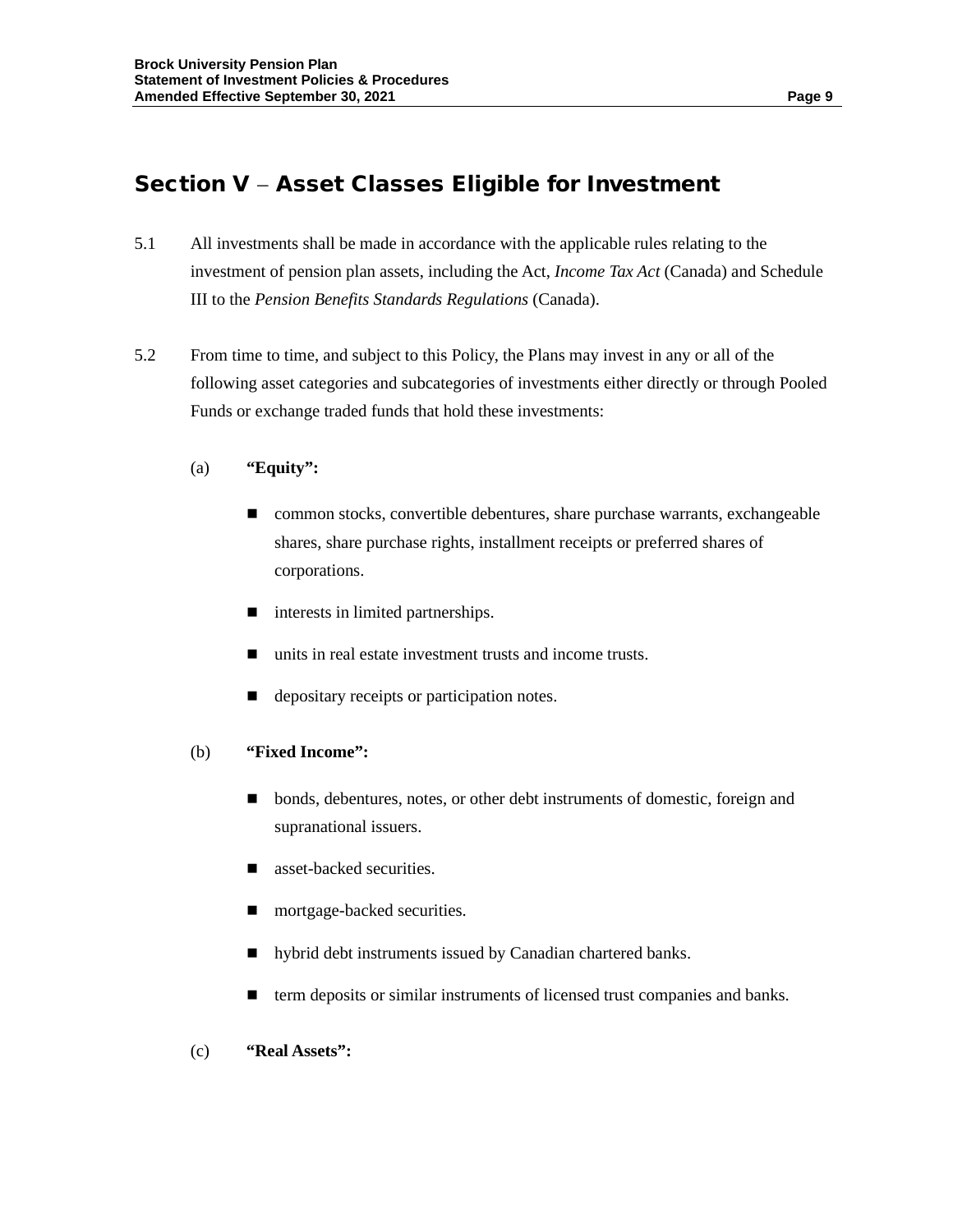- Direct Infrastructure Equity Publicly-listed interests in infrastructure equity assets; ETFs based on infrastructure indices; funds, joint ventures or other pooled vehicles that invest in infrastructure equity assets; and funds of funds.
- Direct Real Estate Equity Separate accounts, open-end funds, pooled funds, REITs, and publicly-listed interests in real estate operating companies

#### (d) **"Cash or Cash Equivalents":**

- deposits with banks or trust companies with a term to maturity of one year or less.
- money market securities with a term to maturity of one year or less.
- floating rate notes.
- (e) **"Annuities":**
	- annuities or other similar instruments regulated by the Insurance Companies Act (Canada) or comparable provincial law.

#### (f) **"Derivatives":**

- **forward currency contracts and swap agreements with financial institutions that** satisfy the credit standards of the Policy with respect to Cash Equivalents and Fixed Income.
- futures and options that are regularly traded upon recognized public exchanges or other organized public trading facilities where market prices are readily available.

#### **Other Investments:**

5.3 The Plans may not invest in categories of assets or instruments not specifically provided for in this Section including commodities, precious metals, mineral rights, bullion or collectibles.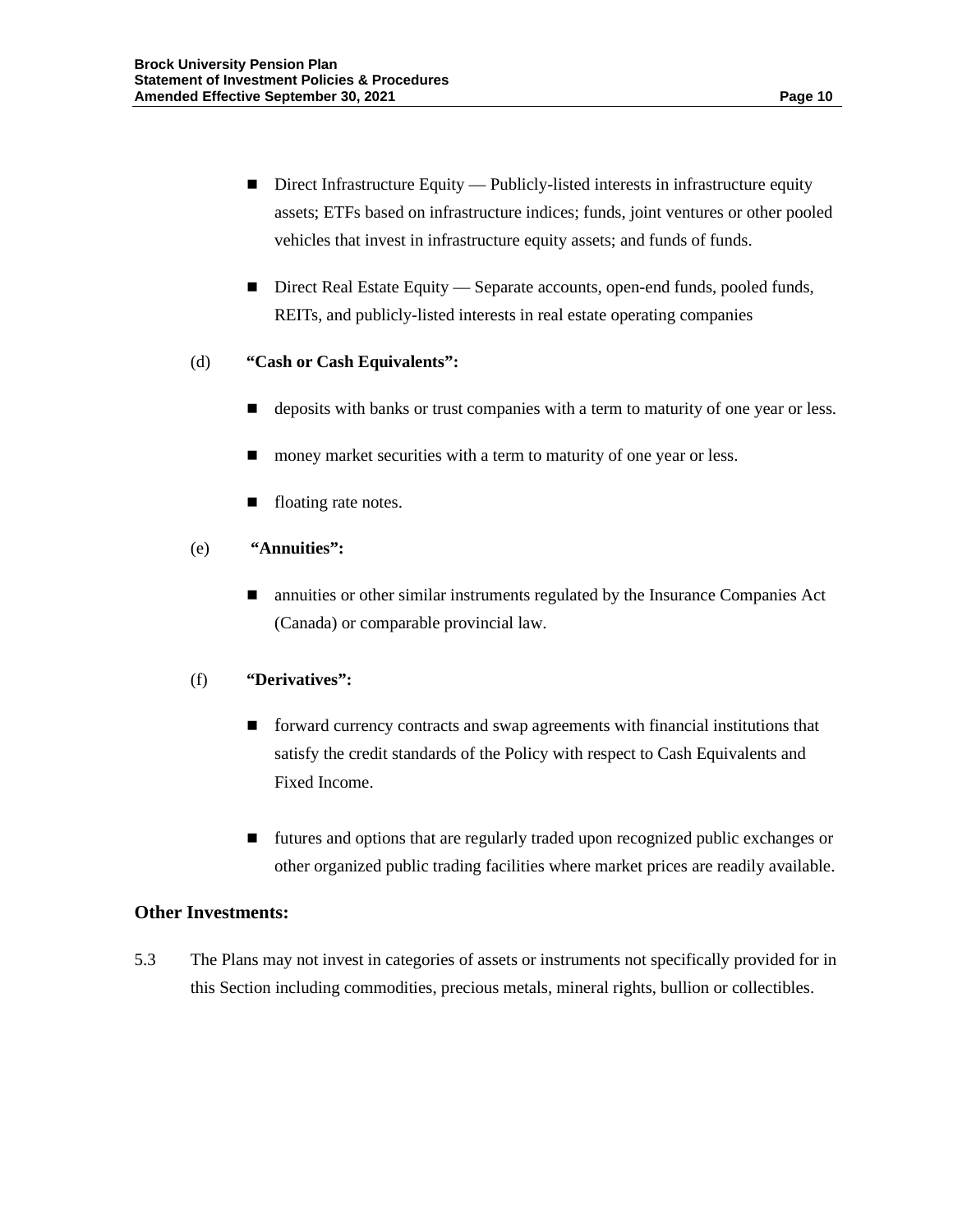## Section VI – Fund Objectives

6.1 The overall objective for the Fund is to achieve a long-term total compound rate of return including capital gains and interest, dividend and rental income, but net of all investment and custodial expenses, equal to at least 6% per annum, when averaged over one or more complete market cycles (5-10 years).

The risk/reward profiles of the different stakeholder groups must be recognized and, to the extent that they differ, the approach to achieving the Fund objective must represent a compromise between these profiles. In principle, those can be briefly summarized as follows:

- (a) For active Members (except those near retirement), the investment time horizon is very long and the overall objective is to maximize the long-term return on the Fund.
- (b) For retired Members and active Members near retirement, investment returns on the Fund in each year have a direct impact on the pension they receive and capital preservation during down markets is as important as the long-term return achieved.
- (c) For the University, volatility of investment returns and particularly returns during down markets are important, as the University is required to make additional contributions when the projected DB Benefit exceeds the projected DC Benefit.

These objectives have been captured within the combination of the asset mix policy and the implementation strategy for the Fund.

- 6.2 Members who are approaching retirement are provided with an option to elect to transfer all or a portion of their DC Account into a Short-Term Investment Vehicle, comprised of Cash Equivalents, as a means of improving capital preservation during the immediate pre-retirement period.
- 6.3 The Fund is expected to achieve over moving four-year periods a return, net of all brokerage expenses, but before all other fees and expenses, at least equal to a composite benchmark made of passive investments in appropriate market indices according to the Normal Allocation, rebalanced quarterly, plus an added value for active management where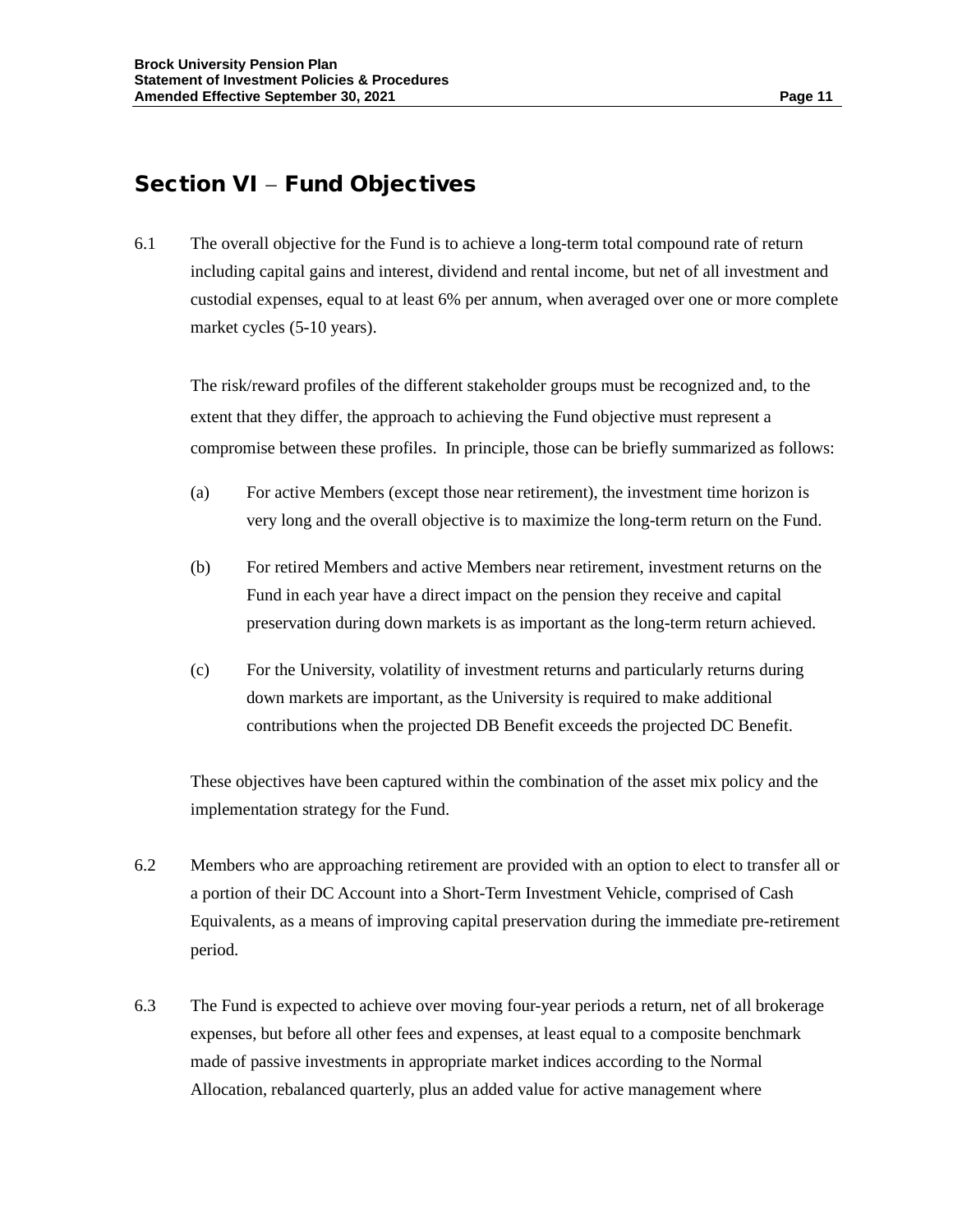applicable. The composition of the benchmark per asset class is summarized in the table below.

| <b>Component Asset Class</b> | <b>Benchmark</b>                                              |
|------------------------------|---------------------------------------------------------------|
| <b>Canadian Equities</b>     | S&P/TSX Capped Composite Index                                |
| <b>Global Equities</b>       | MSCI World Index (Net Dividend Reinvested)                    |
| <b>Fixed Income</b>          | FTSE Canada Universe Bond Index                               |
| <b>Real Estate</b>           | NCREIF Fund Index - Open End Diversified Core                 |
| Infrastructure               | No external benchmark. IFM Investors has a target return of   |
|                              | 10% per annum (net of advisory fees, performance fees,        |
|                              | allocable expenses and investment level taxes at the          |
|                              | partnership level) over the long term. Axium Infrastructure   |
|                              | targets an internal rate of return of 8 to 10% per annum (net |
|                              | of management fees, commitment fees, carried interest and     |
|                              | other fund expenses) over the long term.                      |

6.4 The risk inherent in the investment strategy over a market cycle (a five to ten year period) is three-fold. There is a risk that long-term market returns will not be in line with expectations. To the degree that an active management style is employed, there is a risk that the added return expected of active management over passive management will not be realized, or will be negative. There is also the risk of annual volatility in returns which means that in any one year the actual return may be very different from the expected long-term return and that such return may also be negative.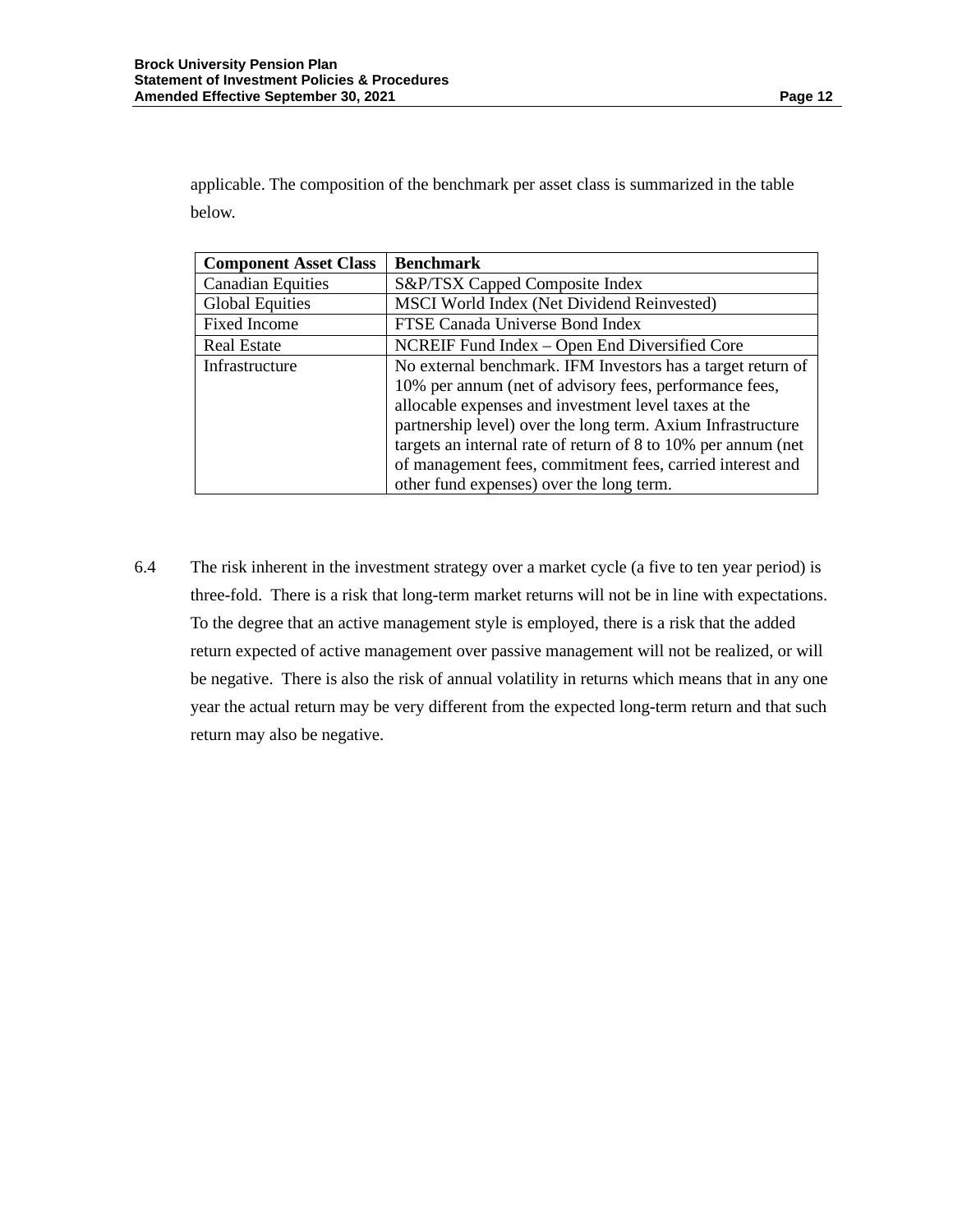## Section VII − Asset Allocation Guidelines

- 7.1 In identifying the Normal Allocation, as set out in paragraph 7.2, that would best meet the objectives set out in paragraph 6.1, consideration was given to:
	- (a) the factors outlined in Section 2;
	- (b) the long-term nature of the liabilities;
	- (c) the solvency financial position of the Plan and its sensitivity to investment returns and changes in interest rates;
	- (d) the going-concern financial position of the Plan and the degree of inflation-sensitivity of the liabilities for inactive and active members;
	- (e) the long-term return expectations and the risks associated with key asset classes, as well as the relationships of their returns with each other, inflation and interest rates; and
	- (f) practical considerations.
- 7.2 The Administrator is currently in the process of introducing real assets, specifically the sub-classes of Real Estate and Infrastructure, to the Plan<sup>[1](#page-14-0)</sup>. A phase-in period (expected to last 18-24 months after the initial allocation to real assets) for developing the real asset exposures is normal for the characteristics of this class. To facilitate the total portfolio's asset allocation as the real assets program is developed, the administrator has adopted an intermediate target asset

<span id="page-14-0"></span><sup>&</sup>lt;sup>1</sup> To date, the Plan has deployed capital against the 10% target to Direct Real Estate. The Plan has committed 10% target to Direct Infrastructure, 5% of which was committed and called in 2019 with one Direct Infrastructure manager. The remaining 5% of the 10% long term target to Direct Infrastructure was committed in 2021 to a second Direct Infrastructure manager.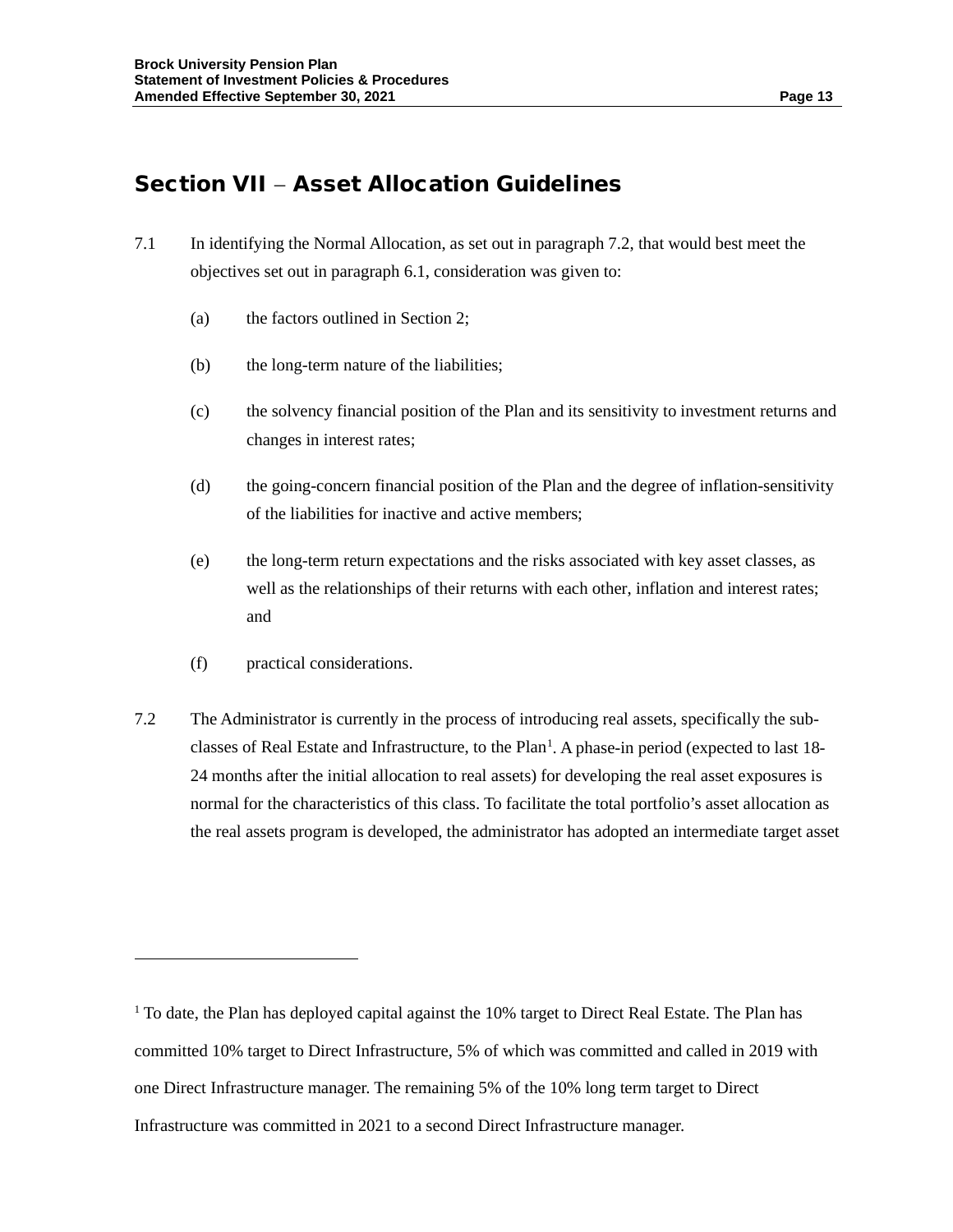allocation. The intermediate target asset allocation and policy ranges can be found in Appendix A of this document.

Once the target of 20% to real assets is fulfilled, the administrator will adopt the long term allocation. The long term allocation of the Fund, excluding any amounts that Members elect to invest in the Short-Term Investment Vehicle, is expected to stay within the ranges outlined below.

|                                | <b>Percentage of Fund at Market Values</b> |         |                |
|--------------------------------|--------------------------------------------|---------|----------------|
|                                | <b>Long Term</b>                           |         |                |
| <b>Component Asset Classes</b> | <b>Allocation</b>                          | Range   |                |
|                                |                                            | Minimum | <b>Maximum</b> |
| Equities:                      |                                            |         |                |
| - Canadian                     | $0\%$                                      | $0\%$   | 15%            |
| - Global                       | 50%                                        | 40%     | 60%            |
| - Total                        | 50%                                        | 40%     | 60%            |
| Fixed Income                   | 30%                                        | 22.5%   | 37.5%          |
| <b>Real Assets</b>             | 20%                                        | 10%     | 30%            |
| - Real Estate                  | 10%                                        | $0\%$   | 26%            |
| - Infrastructure               | 10%                                        | $0\%$   | 26%            |
| Cash & Cash Equivalents        | 0%                                         | 0%      | 5%             |

The Plan's target asset allocation for each investment category listed in subsection 76(12) of the regulations to the Pension Benefits Act (Ontario) is as follows: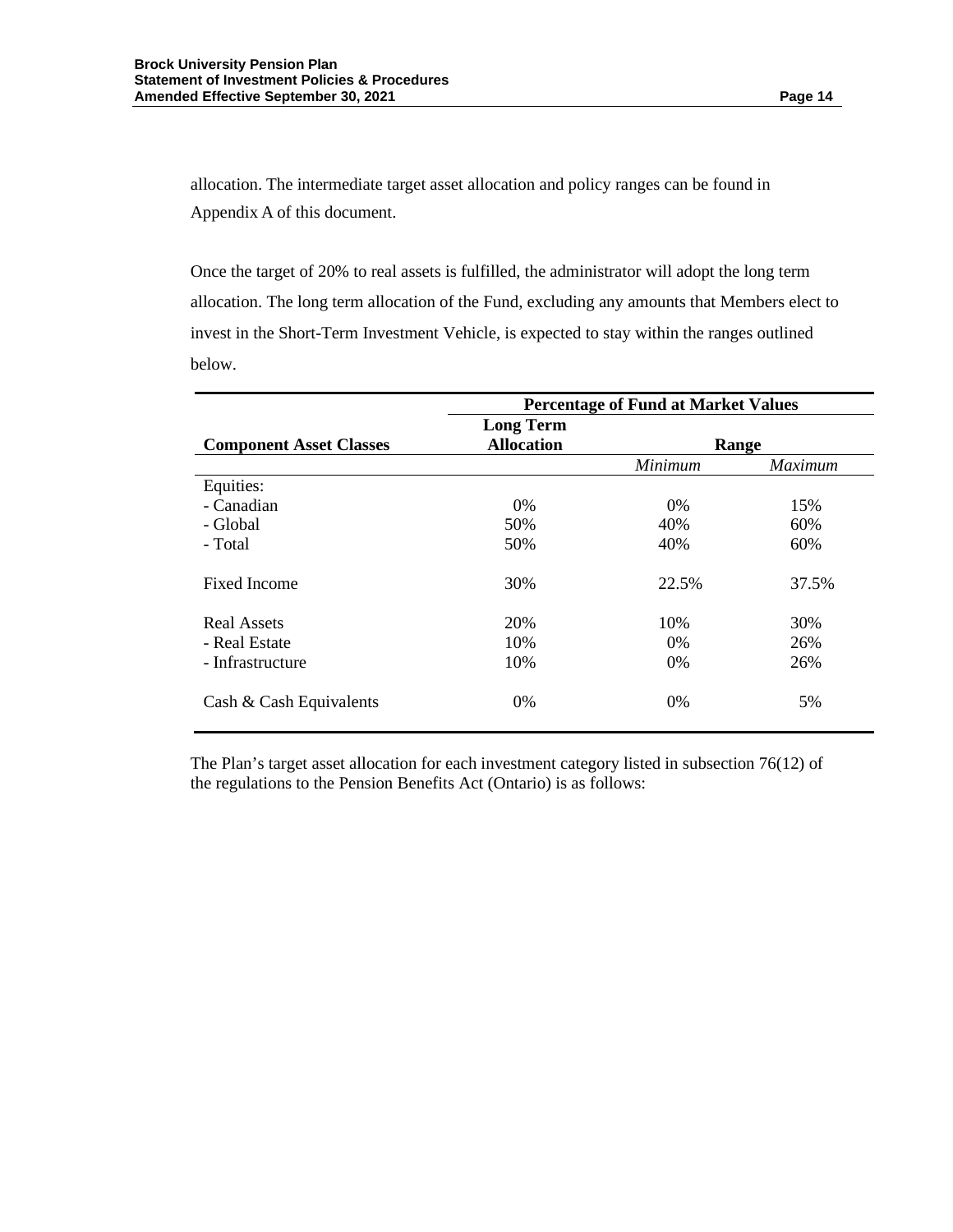|                                                                                                   | <b>Long Term</b><br><b>Target</b> | Accessed<br><b>Through Pooled</b> |
|---------------------------------------------------------------------------------------------------|-----------------------------------|-----------------------------------|
| Asset Class under Sub-section 76(12) of the Pension Benefits Act (Ontario)                        | <b>Allocation</b>                 | Funds $(Y/N)$                     |
| 1. Insured Contracts                                                                              | $0.0\%$                           |                                   |
| 2. Mutual or pooled funds or segregated funds                                                     | $0.0\%$                           |                                   |
| 3. Demand deposits and cash on hand                                                               | $0.0\%$                           |                                   |
| 4. Short-term notes and treasury bills                                                            | $0.0\%$                           |                                   |
| 5. Term Deposits and guaranteed investment certificates                                           | $0.0\%$                           |                                   |
| 6. Mortgage Loans                                                                                 | $0.0\%$                           |                                   |
| 7. Real Estate                                                                                    | 10.0%                             | Y                                 |
| 8. Real Estate Debentures                                                                         | $0.0\%$                           |                                   |
| 9. Resource properties                                                                            | 0.0%                              |                                   |
| 10. Venture Capital                                                                               | $0.0\%$                           |                                   |
| 11. Corporations referred to in subsection $11(2)$ of Schedule III to the federal investment regs | $0.0\%$                           |                                   |
| 12. Employer issued securities                                                                    | $0.0\%$                           |                                   |
| 13. Canadian stocks other than investments referred to in 1 to 12 above                           | $0.0\%$                           |                                   |
| 14. Non-Canadian stocks other than investments referred to in 1 to 12 above                       | 50.0%                             | Y                                 |
| 15. Canadian bonds and debentures other than investments referred to in 1 to 12 above             | 22.5%                             | Y                                 |
| 16. Non-Canadian bonds and debentures other than investments referred to in 1 to 12 above         | 7.5%                              | Y                                 |
| 17. Investments other than investments referred to in 1 to 16 above                               | $10.0\%$                          | Y                                 |
| Refers to the long term target allocation to Direct Infrastructure                                |                                   |                                   |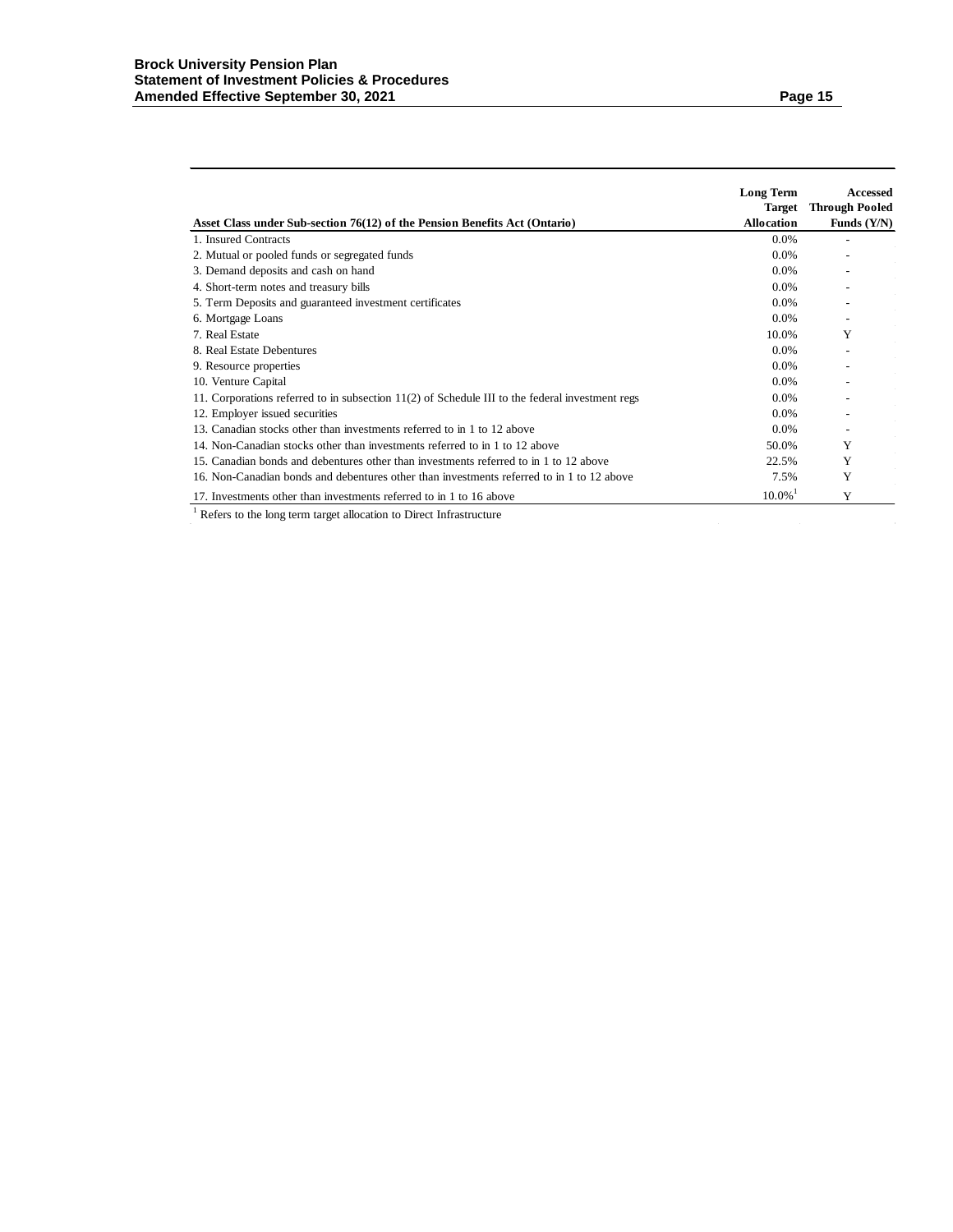The minimum rating for target investment allocations of fixed income assets in these investment categories are as follows:

| <b>Credit Rating Agency</b> | <b>Rating – Bond Market Securities</b> | <b>Rating – Money Market Securities</b> |
|-----------------------------|----------------------------------------|-----------------------------------------|
| <b>DBRS</b>                 | <b>BBB</b>                             | $R-2$ (middle)                          |
| <b>Fitch Ratings</b>        | BBB-                                   | $F-3$                                   |
| Moody's Investors Services  | Baa3                                   | $P-3$                                   |
| Standard & Poor's           | BBB-                                   | $A-3$                                   |

7.3 The Short-Term Investment Vehicle will be invested in a money market pooled fund.

- 7.4 Cash and Cash Equivalents may also be held from time to time on a short-term, temporary basis or as defensive reserves within the portfolios for each asset class at the discretion of each Manager within the constraints prescribed by that Manager's mandate. For the purposes of the previous section, such Cash and Cash Equivalents shall be included in that respective asset class.
- 7.5 In addition to routine rebalancing as a result of cash flow activity, rebalancing of asset weights will be triggered periodically when asset mix weights deviate outside the above normal allocation (long term allocation once phase-in period is initiated). If the asset mix deviates outside the above permissible ranges at the end of any quarter, the Administrator shall take the following corrective action to bring the asset mix back within the permissible range as soon as practicable.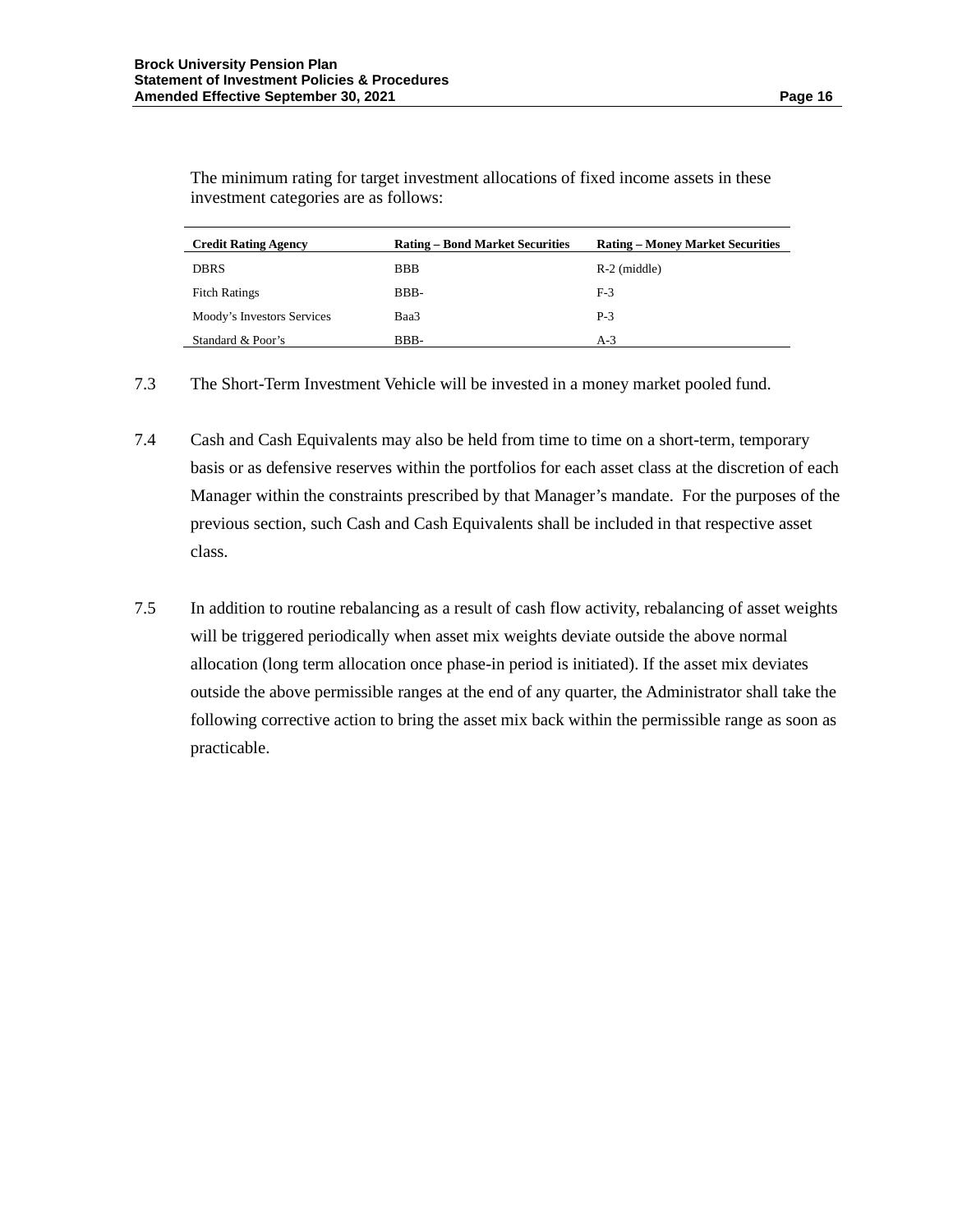Asset class value moves outside of range:

Trigger 1: The market value of one or more asset classes moves above its permissible range ceiling:

- (i) The asset class out of compliance is rebalanced downward, halfway back to its long term allocation.
- (ii) Assets are transferred in a way that attempts to rebalance the remaining asset classes (excluding real assets) halfway back to their respective long term allocation.

Trigger 2: The market value of one or more asset classes moves below its permissible range floor:

- (i) The asset class out of compliance is rebalanced upward, halfway back to its target mix.
- (ii) Assets are transferred in a way that attempts to rebalance remaining asset classes (excluding real assets) halfway back to their respective long term allocation.

The Administrator may also take action to bring the asset mix closer to the Normal Allocation at any time.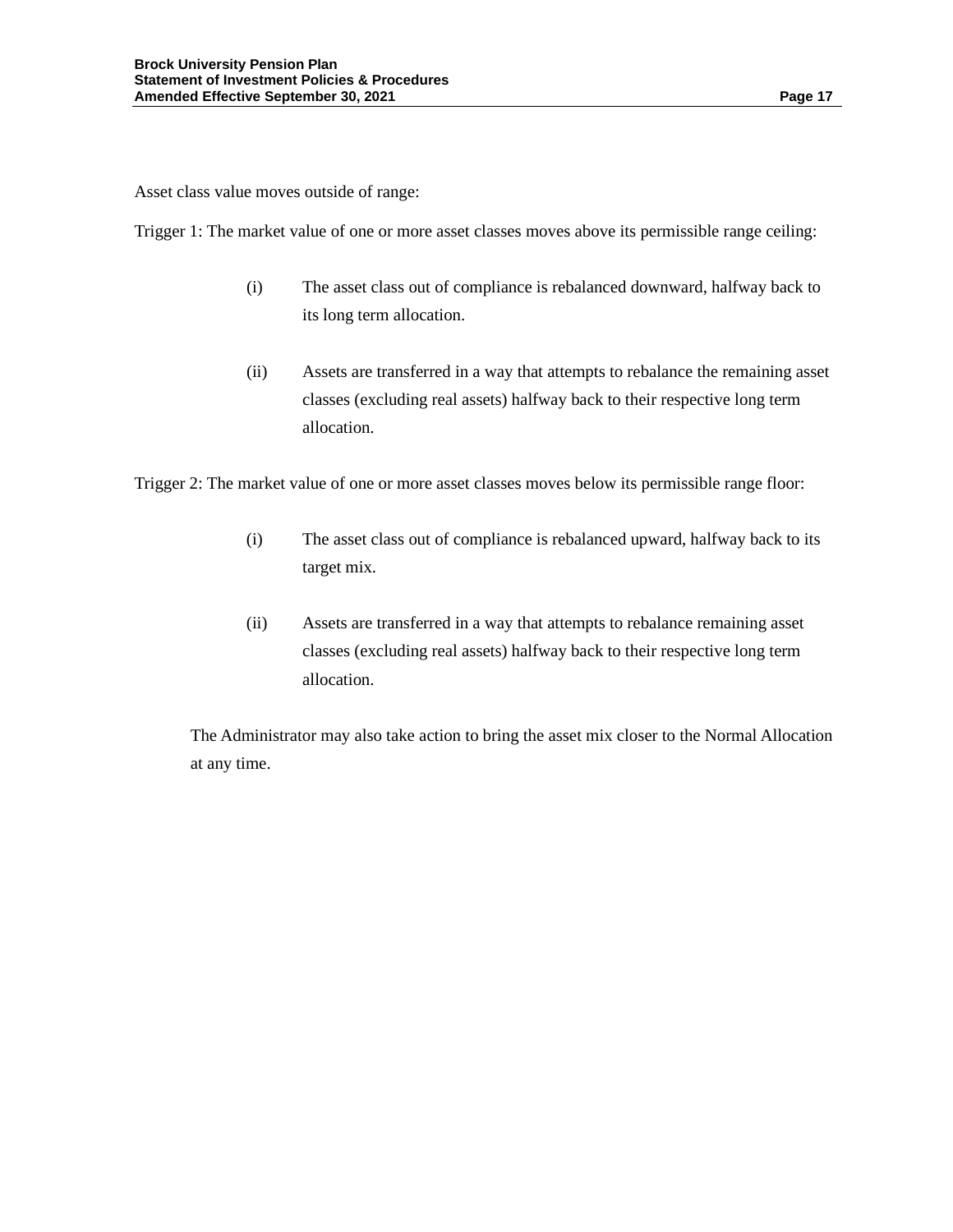# Section VIII − Portfolio Diversification and Constraints

- 8.1 The portfolio may be invested in pooled funds. As pooled funds are managed in accordance with the pooled fund's guidelines, they cannot be directly subject to the guidelines enunciated here. It is the responsibility of Management, the Pension Committee and the Financial Planning and Investment Committee to ensure, prior to investing in the pooled fund, that the pooled fund's guidelines are consistent with the spirit of this policy.
- 8.2 (a) The Administrator shall ensure that the diversification requirements in each Manager's Mandate or Investment Policy, in combination with the amount of assets allocated to each Manager or Pooled Fund, are consistent with the limits outlined in this Section.
	- (b) Unless otherwise indicated, all percentages used in this Section shall be calculated
		- (i) using market values at the time; and
		- (ii) including any exposure gained through the use of Derivatives.
- 8.3 Further constraints are documented in the Act. For greater certainty, in respect of the Fund and except as permitted under the Act:
	- (a) No more than 10% of the market value of the Fund or any Pooled Fund shall be invested in any one entity or group; and
	- (b) The Fund or any Pooled Fund shall not acquire securities of a corporation to which are attached more than 30% of the votes that may be cast to elect the directors of any corporation.
- 8.4 In respect of the Equity portfolio of the Fund:
	- (a) All holdings shall be listed on a public exchange or convertible or exchangeable into such securities.
	- (b) Neither the Manager nor the Funds may take part in the management of any business in which the Funds invest.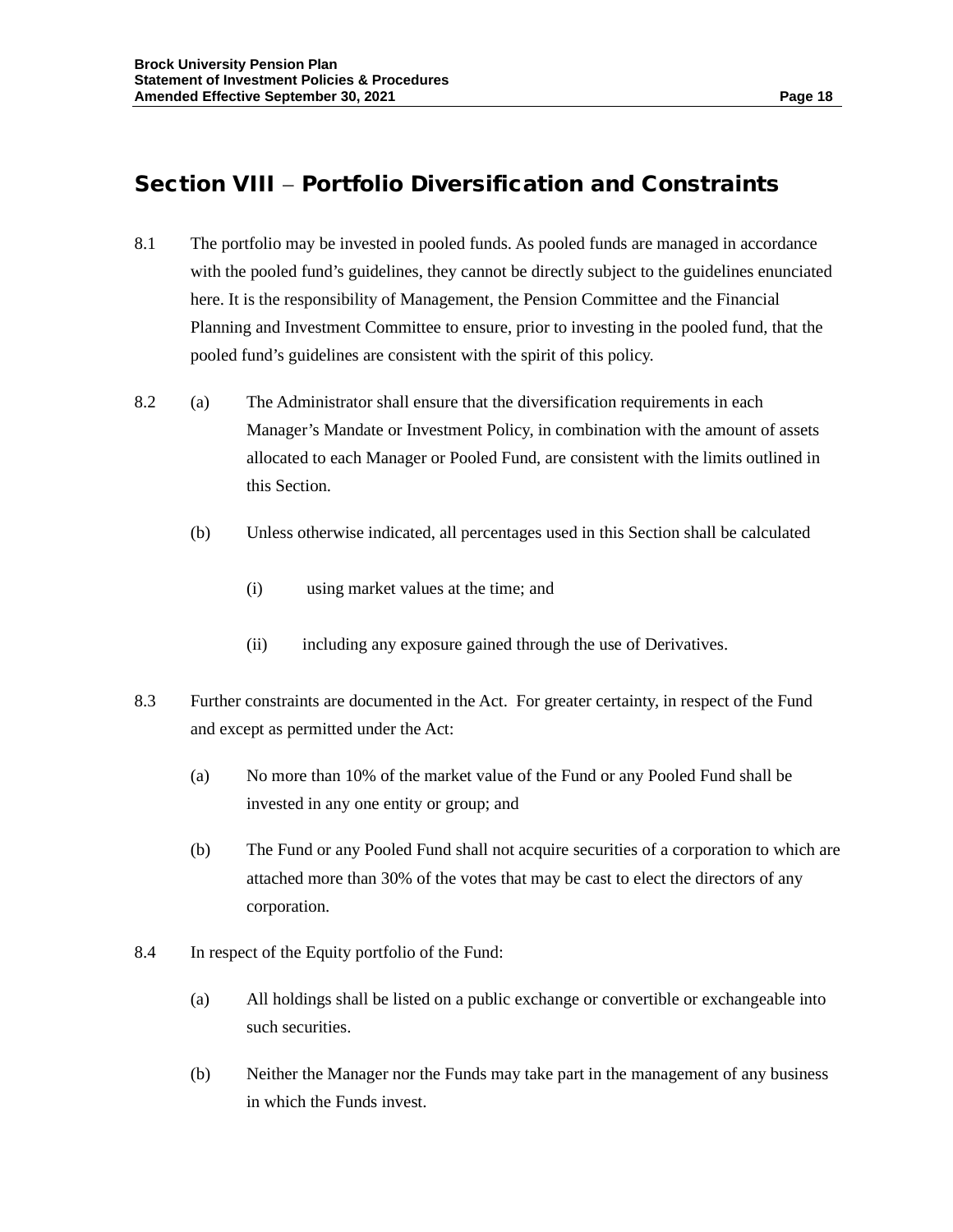- (c) Holdings shall be diversified by company, region, industry, currency and country; however, consideration may be given to the relative sizes of economic activity and stock market capitalization.
- (d) In respect of any Canadian income trust and Canadian real estate investment trust, unless the unit of such trust is held within a Pooled Fund and the agreements governing the Pooled Fund state that the investors in that Pooled Fund cannot be held personally liable for the obligations of the trust or the trustee, such trust:
	- (i) must be a reporting issuer under the applicable securities legislation in Canada;
	- (ii) must be governed by the laws of a province that limits the liabilities of unit holders by statute; and
	- (iii) the agreements governing any such trust must state that beneficiaries cannot be held personally liable for the obligations of the trust or the trustee.
- (e) Any interest in a partnership must be as a limited partner and not as a general partner.
- (f) Not more than 10% of the Canadian Equity portfolio shall be invested in securities not included in the S&P/TSX Composite Index.
- (g) Not more than 10% of the Global Equity portfolio shall be invested in companies having market capitalization, including closely held shares, below \$1 billion (USD).
- (h) Not more than 15% of the Global Equity portfolio shall be invested in countries not included in the MSCI World index.
- (i) Not more than 5% of the portfolio shall be invested in unlisted securities or private placements.
- (j) The actual exposure of the Global Equity portfolio to foreign currencies may be varied, for each currency, between 0% and 100% (i.e., the investment manager will have discretion on the hedging percentage). This restriction must also recognize that it can be very difficult or prohibitively expensive to hedge certain emerging market currencies and, where that is the case, the exposure to such a currency may be 100% unhedged.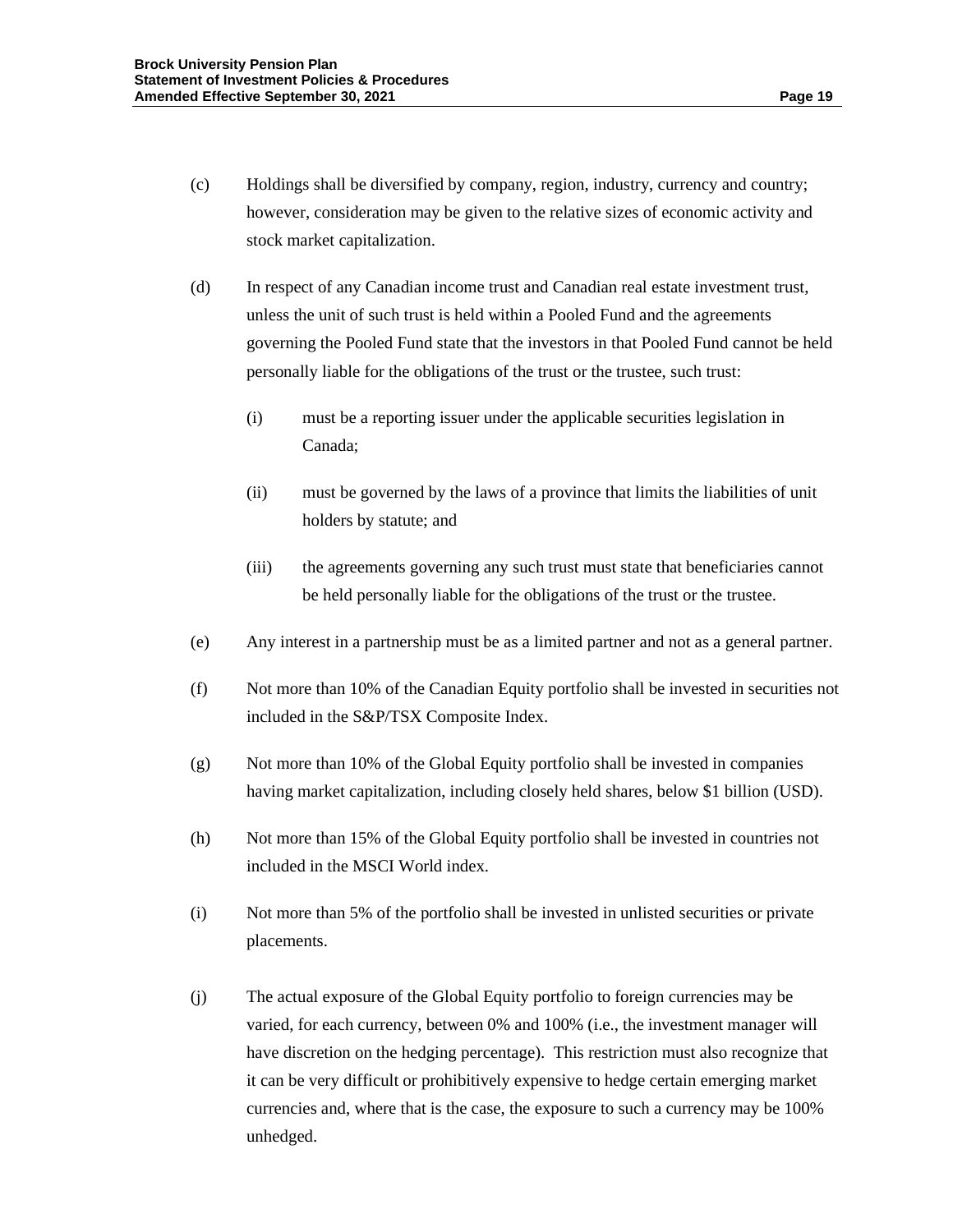- 8.5 In respect of the Fixed Income portfolio of the Fund:
	- (a) All securities must be readily marketable.
	- (b) The portfolio should have an aggregate credit rating of at least A or equivalent.
	- (c) Up to 15% of the exposure to foreign currency may be unhedged.
	- (d) Securities rated below "BBB (low)" or equivalent may not comprise more than 20% of the portfolio.
	- (e) No more than 5% shall be invested in any one corporation or security with the exception of those issued or guaranteed by:
		- (i) the Government of Canada;
		- (ii) a province of Canada having at least an "A" rating; or
		- (iii) another developed market country whose debt is rated "A" or better.
	- (f) No more than 50% of the portfolio shall be invested in non-Canadian securities and no more than 15% of the portfolio shall be exposed to foreign currency risk (i.e., be left unhedged).
	- (g) No more than 70% of the portfolio shall be invested in corporate bonds and other equivalent credit sensitive securities.
	- (h) Asset-backed securities (ABS) and mortgage-backed securities (MBS) shall be rated first by a U.S. rating agency to ensure liquidity and shall be limited to no more than 10% of the portfolio. Ratings for ABS and MBS may be obtained from a Canadian rating agency only if a rating from a U.S. rating agency is unavailable.
	- (i) No more than 20% of the portfolio shall be invested in mortgages and all such mortgages shall rank as first secured mortgages and must not be subordinated to any other debt.
- 8.6 In respect of the Real Assets Portfolio of the Fund: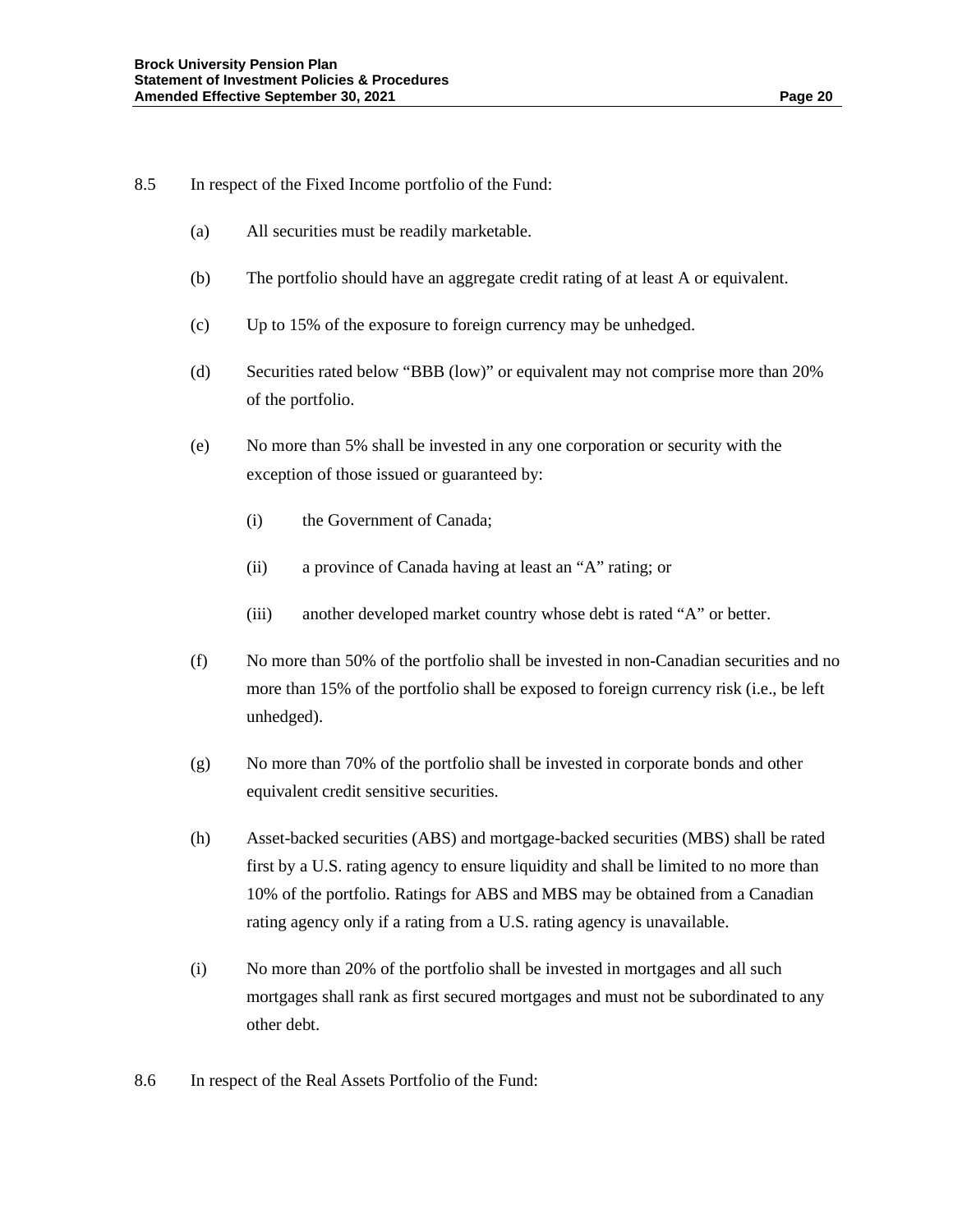- (a) The portfolio will be diversified by industry, company, region and country; however, due to the illiquid nature of these asset classes it may take time to build out this diversification.
- 8.7 Any use of Derivatives must be in accordance with a policy that has been specifically considered and approved by the Administrator whether done directly in the Fund or in a Pooled Fund. Pooled Funds that invest in Derivatives must comply with all applicable statutory provisions and regulations, including the Prudent Person Rule, and must be invested and managed in accordance with regulatory Derivatives best practices.
	- (a) Derivatives may be used only to:
		- (i) create an asset mix position within the ranges and among the asset classes set out in this Policy;
		- (ii) adjust the duration, currency and/or credit exposure of the Fixed Income portfolio within the ranges set out in this Policy;
		- (iii) replicate the investment performance of interest rates or a recognized capital market index;
		- (iv) increase the Fund's current revenue by selling covered calls;
		- (v) manage the currency exposure of foreign property; or
		- (vi) reduce risk as part of a hedging strategy.

In no event, may Derivatives be used to leverage the Fund. If derivatives are used as part of a hedging strategy, the investment manager will provide reporting on the performance of such derivatives at least quarterly.

- (b) Derivatives may not be used to create exposures to securities which would not otherwise be permitted under this Policy or which would be outside the limits under this Policy had the exposure been obtained in the cash markets.
- (c) All collateral held in connection with any Derivative shall comply with the requirements of this Policy for Cash Equivalents.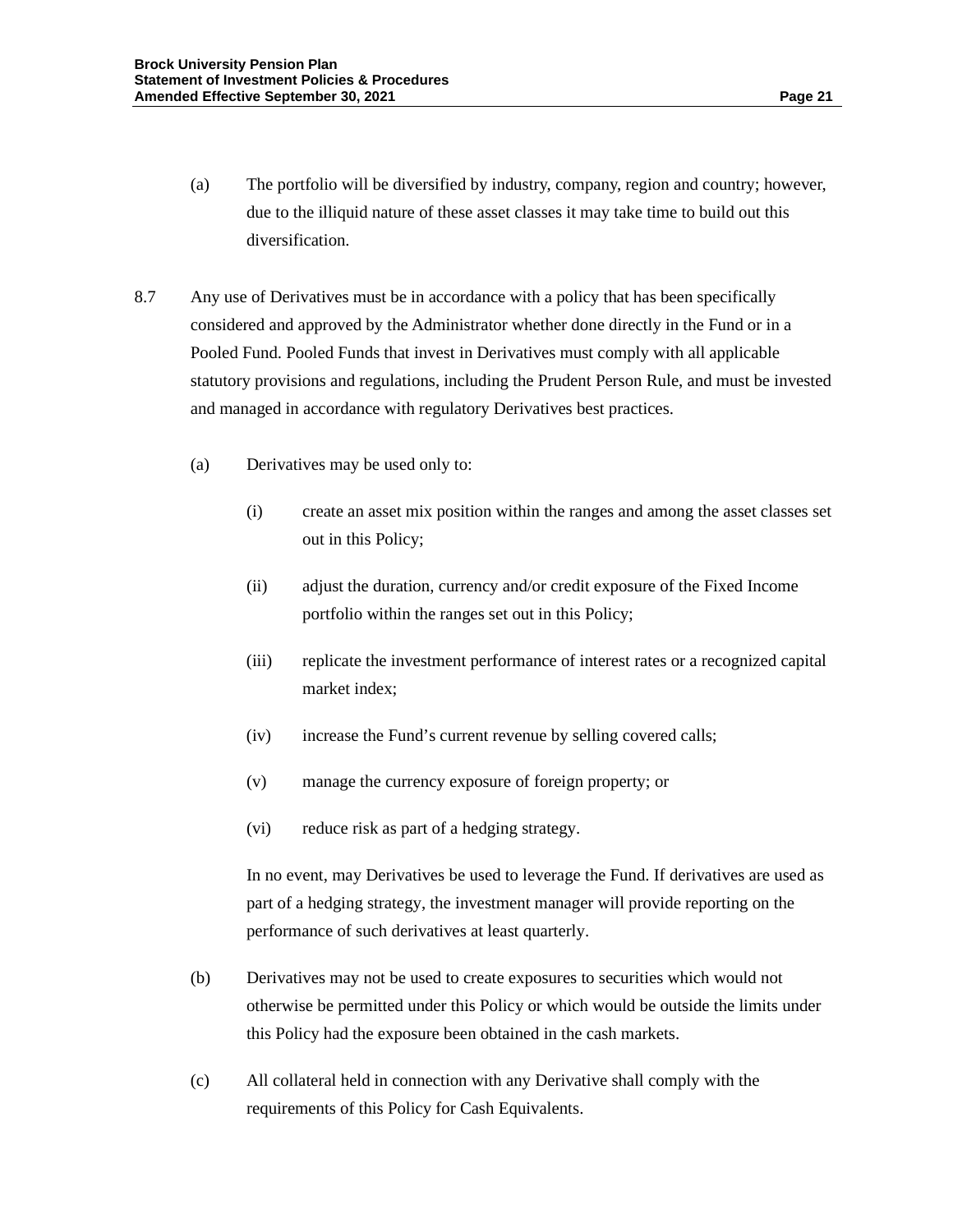- (d) The Administrator has delegated the monitoring of the Pooled Funds to its Investment Consultant (the "Consultant"), who will review and monitor the Derivative strategies in the Pooled Funds in terms of compliance and best practice. The Consultant will provide the Administrator with regular reports in this regard in accordance with its agreement with the Administrator.
- (e) Any Manager investing in Derivatives must determine the market value of that Manager's exposures on a daily basis.
- 8.8 In respect of Cash Equivalents: With the exception of Cash Equivalents held within the Fixed Income portfolio, all Cash Equivalents, including those held within the portfolios for each asset class at the discretion of the Manager, shall have a minimum credit rating of "R-1 (low)" or equivalent and be readily marketable or redeemable.
- 8.9 (a) For purposes of this Section, all debt ratings refer to the ratings of Dominion Bond Rating Service unless otherwise indicated, however, equivalent ratings by another major credit rating agency can be used.
	- (b) If a security's credit rating falls below the required level after purchase, the Manager shall advise the Administrator immediately in writing and recommend a course of action for the Administrator's approval.
	- (c) Unrated securities will be assumed to fail the credit ratings referred to in this Section.
- 8.10 Other than in the case of Derivatives specifically permitted by this Policy, the Funds shall not purchase securities on margin or engage in short sales. Installment receipts may not be purchased unless Cash or Cash Equivalents equal to the unpaid purchase price are also held.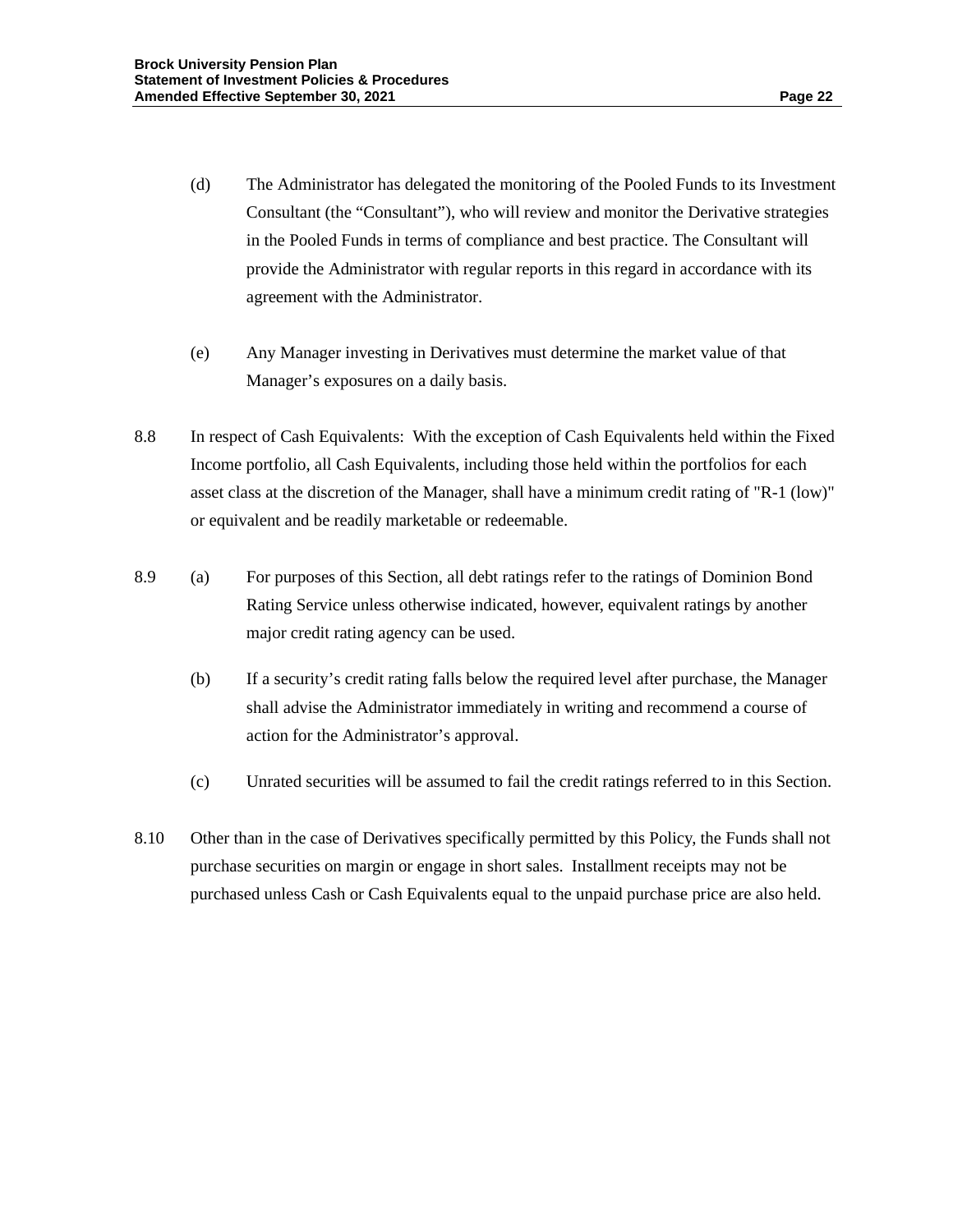## Section IX − Loans and Borrowing

- 9.1 No part of the Fund shall be loaned to any party, other than by:
	- (a) purchasing securities which otherwise meet the requirements of this Policy for Fixed Income or Cash Equivalents; or
	- (b) lending securities indirectly through investment in Pooled Funds that lend their securities provided that a minimum collateral coverage of at least 100% of the current market value of the loaned securities is maintained at all times in Cash or high quality liquid securities defined in the lending agreement with the custodian of the Pooled Fund.
- 9.2 Money shall not be borrowed on behalf of the Plan and the Plan's assets shall not be pledged or otherwise encumbered in respect thereof, except:
	- (a) for the payment of refunds, benefits or administration costs of the Plan to the extent that such borrowing is limited to the lesser of:
		- (i) the aggregate of such disbursements in any one month; and
		- (ii) the amount of that year's current service contribution receivable but not yet received; and
		- (iii) that the term of the borrowing does not exceed 90 days.
	- (b) for and to the extent of temporary overdrafts that occur in the course of normal day-today portfolio management.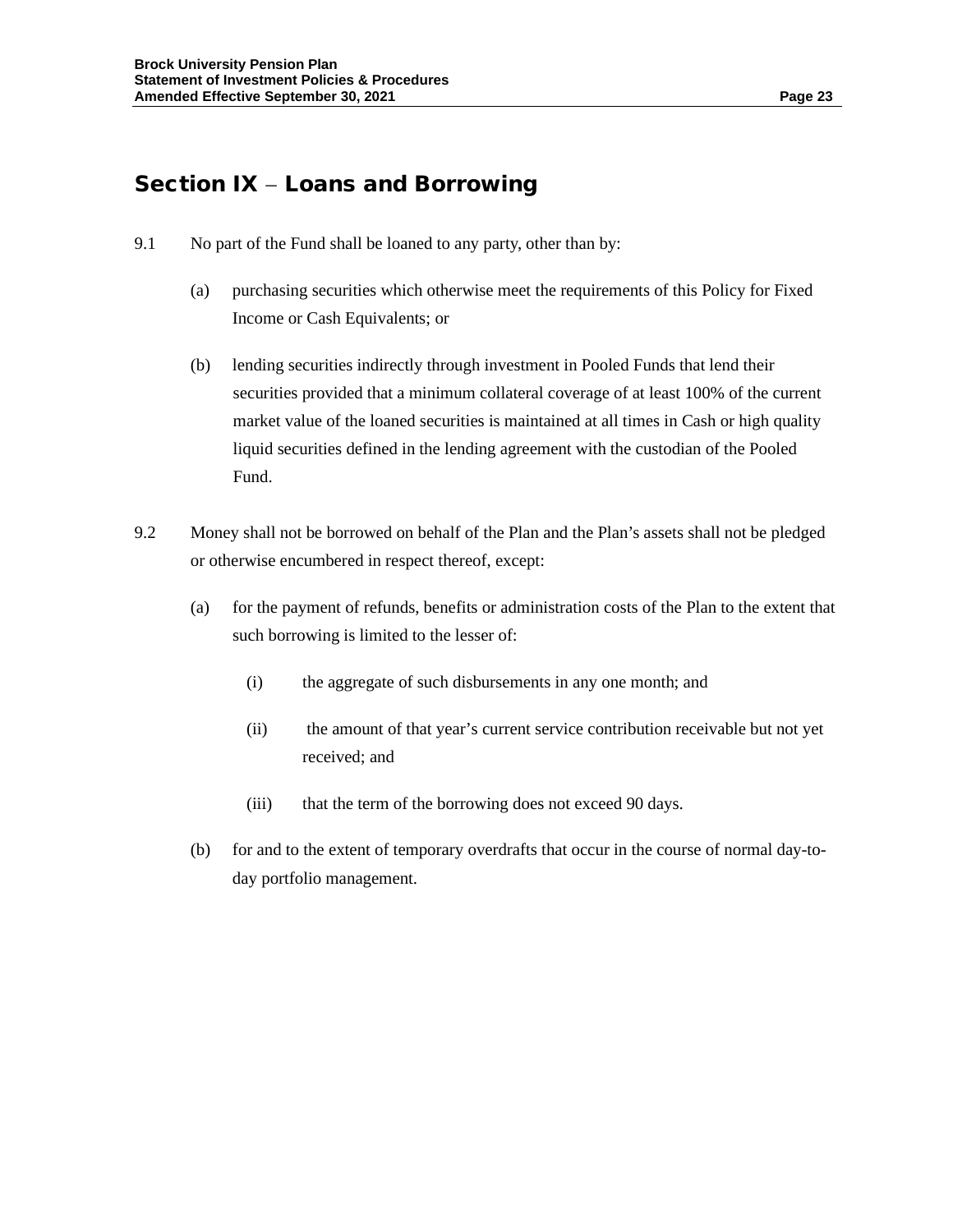## Section X − Valuation of Investments

- 10.1 Investment in marketable securities shall be valued by the Custodian no less frequently than monthly at their market value at that time.
- 10.2 Investments in Pooled Funds holding publicly traded securities shall be valued according to the unit values published by the Managers. The Custodian shall be responsible for requesting and recording the unit values on a monthly basis.
- 10.3 Annuities will be valued by the Plan actuary in a manner consistent with the assumptions used for determining the Plan liabilities.
- 10.4 If a market valuation of an investment is not readily available, an estimate of fair value shall be supplied by the Manager to the Custodian no less frequently than quarterly. Such fair value may be determined by reference to the most recent independent expert appraisal or by other means such as discounted cash flow or comparison with similar assets which are publicly traded. In all cases the methodology should be applied consistently over time.

Independent expert appraisal of each such non-traded investment shall be obtained by or for the Administrator under the following schedule:

| Non-traded individual investment as<br>% of Fund at market value | Minimum frequency of appraisal |
|------------------------------------------------------------------|--------------------------------|
| Less than $\frac{1}{2}\%$                                        | Not required                   |
| $\frac{1}{2}\%$ to 2\%                                           | 3 years                        |
| 2% or more                                                       | 1 year                         |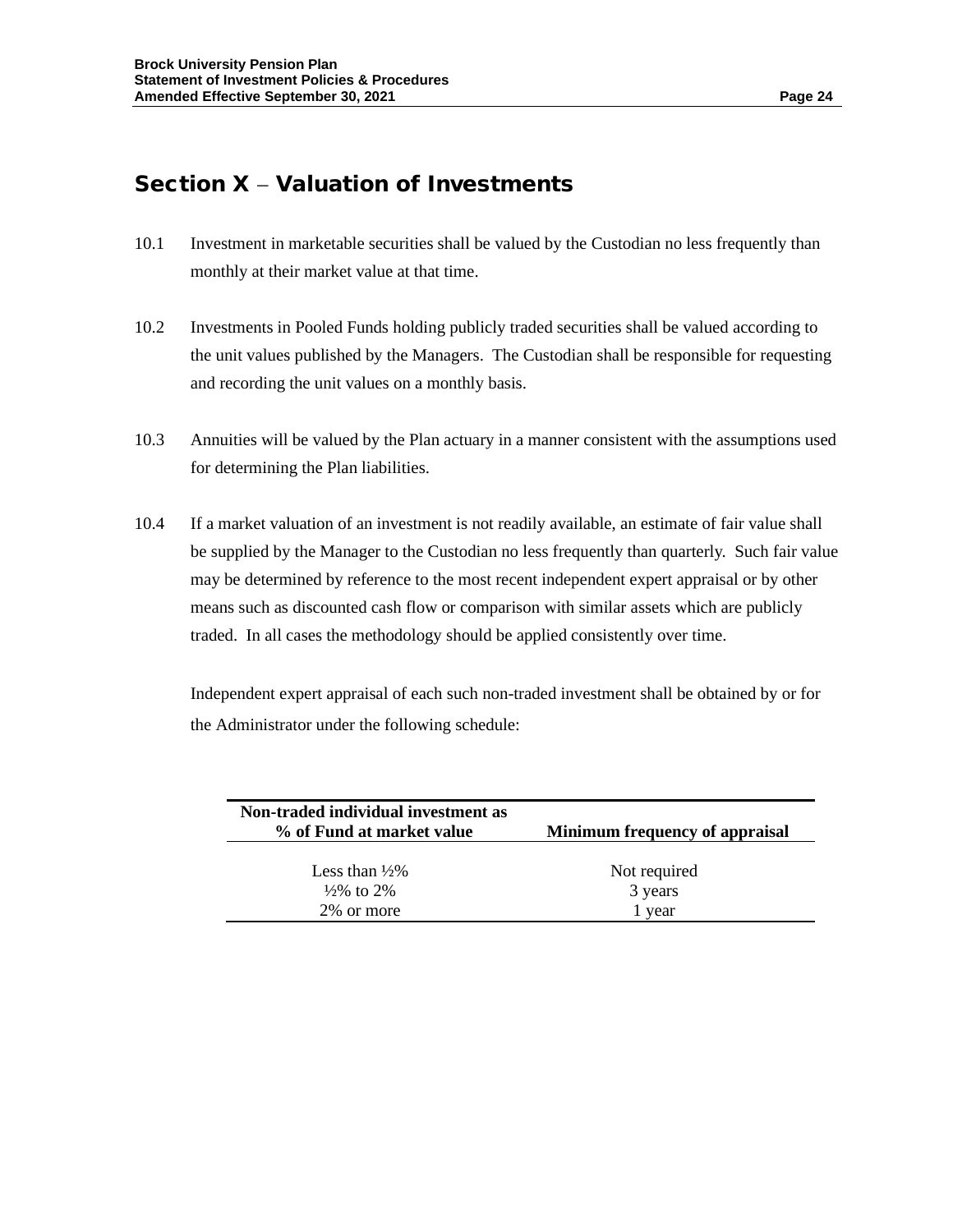# Section XI − Related Party Transactions

#### 11.1 **Definition of Related Party**

For the purposes of this Policy, "Related Party" has the meaning given in the Act, but for greater certainty includes:

- (a) the University;
- (b) a member of the Pension Committee;
- (c) an officer, director or employee of the University;
- (d) a person responsible for holding or investing the assets of the Plan, or any officer, director or employee thereof;
- (e) an association or union representing employees of an employer participating in the Plan, or an officer or employee thereof;
- (f) an employer who participates in the Plan, or an employee, officer or director thereof;
- (g) a Member of the Plan;
- (h) the spouse or a child of any person referred to in any of paragraphs (b) to  $(g)$ ;
- (i) an affiliate of the University or of an employer participating in the Plan;
- (j) a corporation that is directly or indirectly controlled by a person referred to in any of paragraphs (a) to (h);
- (k) an entity in which a person referred to in paragraph (a), (b), (c) or (f), or the spouse or a child of such a person, has a substantial investment;
- (l) an entity that was a Related Party within the criteria referred to in paragraphs (a) to (k) within the preceding twelve months; or
- (m) an entity that the administrator of the Plan or any person acting on the administrator's behalf knows will become a Related Party within the criteria referred to in paragraphs  $(a)$  to  $(k)$ ; but
- (n) excludes the Custodian, the government of Canada or a province in Canada.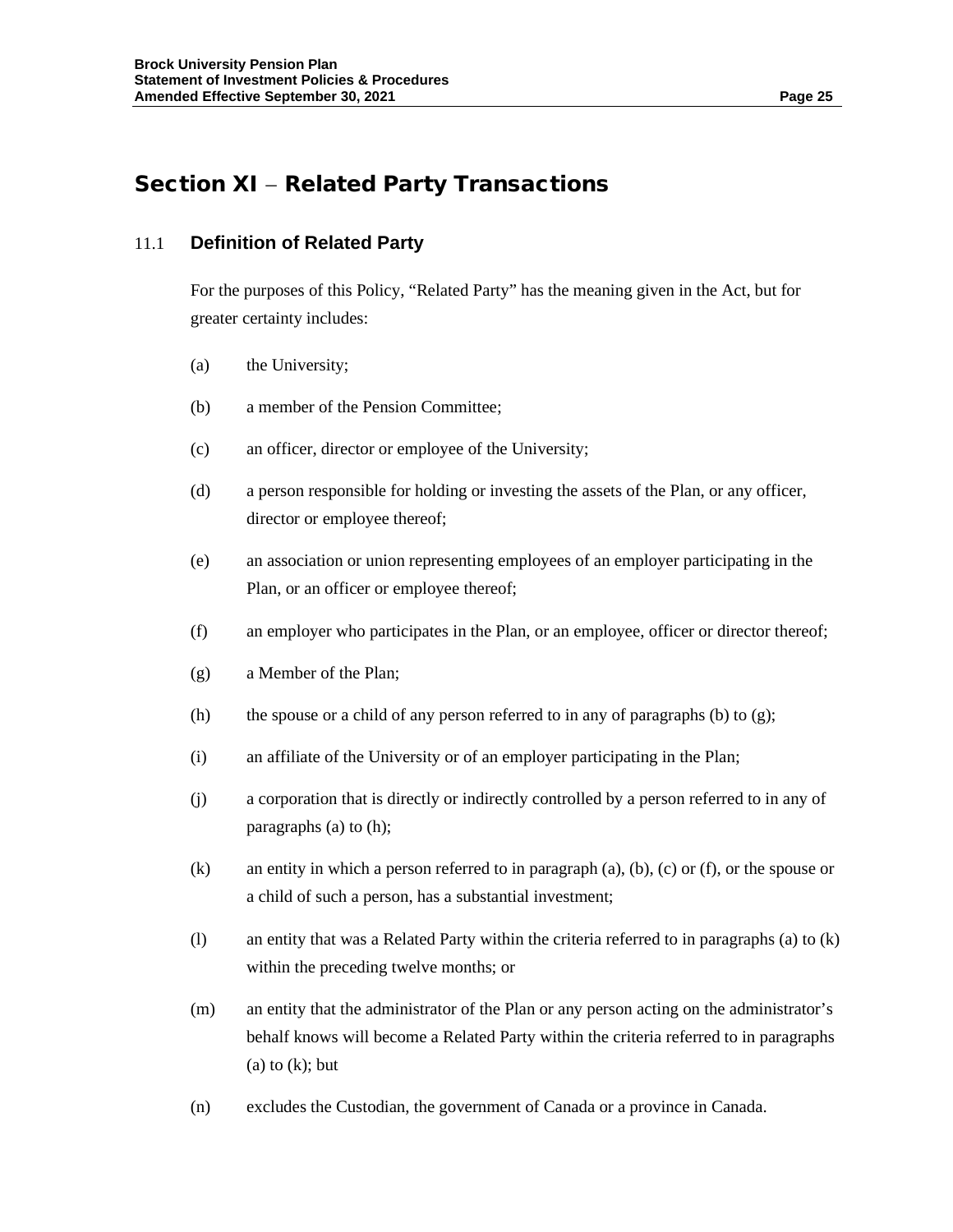#### 11.2 **Related Party Transactions**

- a) The Plan shall not enter into a transaction with a Related Party, unless:
	- (i) the transaction is made for the operation or administration of the Plan under terms and conditions that are not less favourable to the Plan than market terms and conditions and such transaction does not involve the making of loans to, or investments in, the Related Party; or
	- (ii) the transaction is nominal or immaterial to the Plan, and, for this purpose, such transactions will be considered nominal or immaterial if they are held within a Pooled Fund, selected by a Manager acting independently and constitute in the aggregate less than 5% of the market value of that Pooled Fund.

In addition the prohibition to entering into transactions with a Related Party does not apply to investments:

- (I) in an investment fund (as that term is defined in Schedule III to the *Pension Benefits Standards Regulations* (Canada)) or segregated fund in which investors other than the Administrator and its affiliates may invest and that complies with the requirements set out in Sections 9 and 11 of Schedule III to the *Pension Benefits Standards Regulations* (Canada);
- (II) in an unallocated general fund of a person authorized to carry on a life insurance business in Canada;
- (III) in securities issued of fully guaranteed by the Government of Canada, the government of a province, or an agency of either one of them;
- (IV) in a fund composed of mortgage-backed securities that are fully guaranteed by the Government of Canada, the government of a province, or an agency of either one of them;
- (V) in a fund that replicates the composition of a widely recognized index of a broad class of securities traded at a marketplace (as that term is defined in the Pension Benefits Standards Regulations (Canada)); and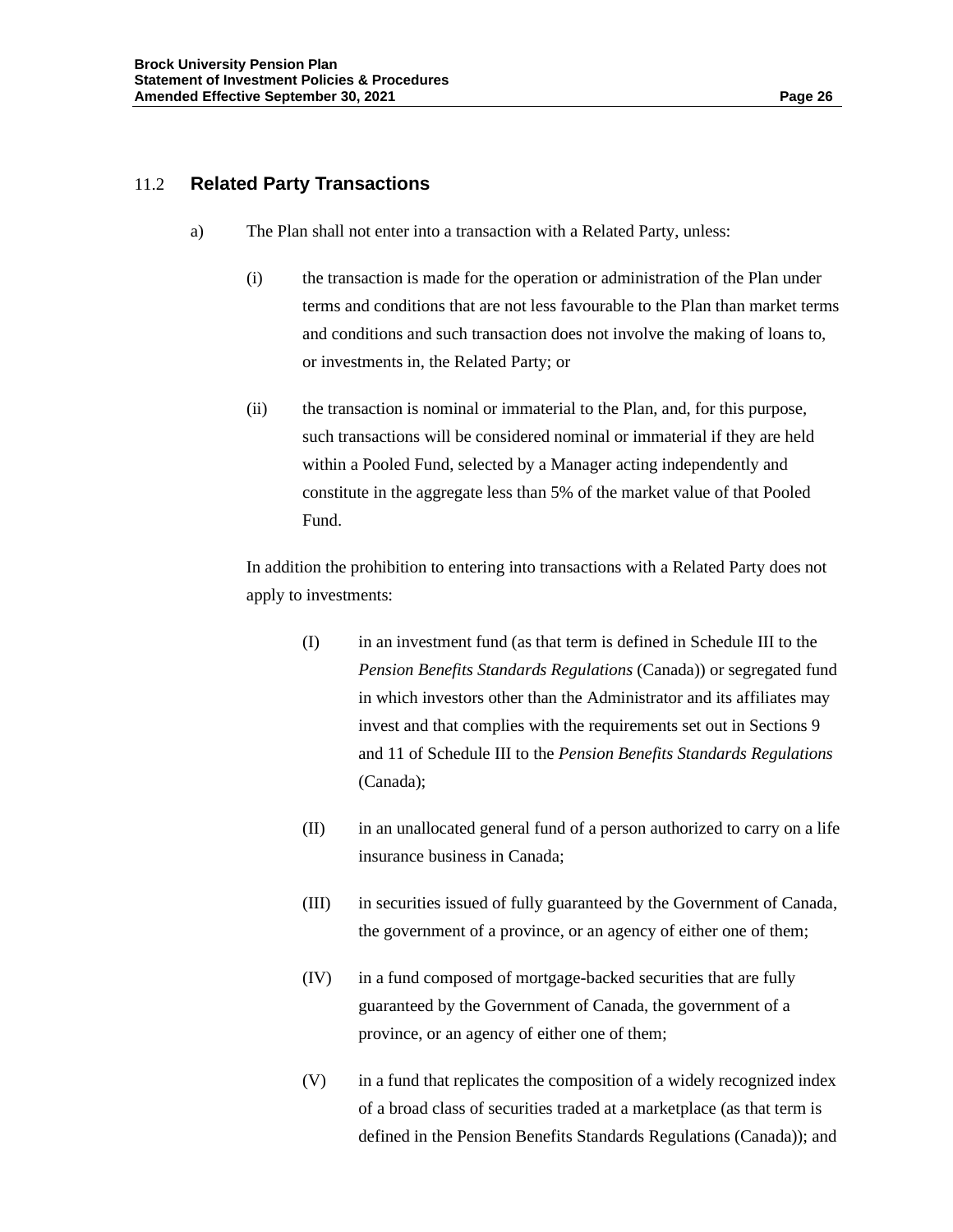(VI) that involve the purchase of a contract or agreement in respect of which the return is based on performance of a widely recognized index of a broad class of securities traded at a marketplace (as that term is defined in the *Pension Benefits Standards Regulations* (Canada)).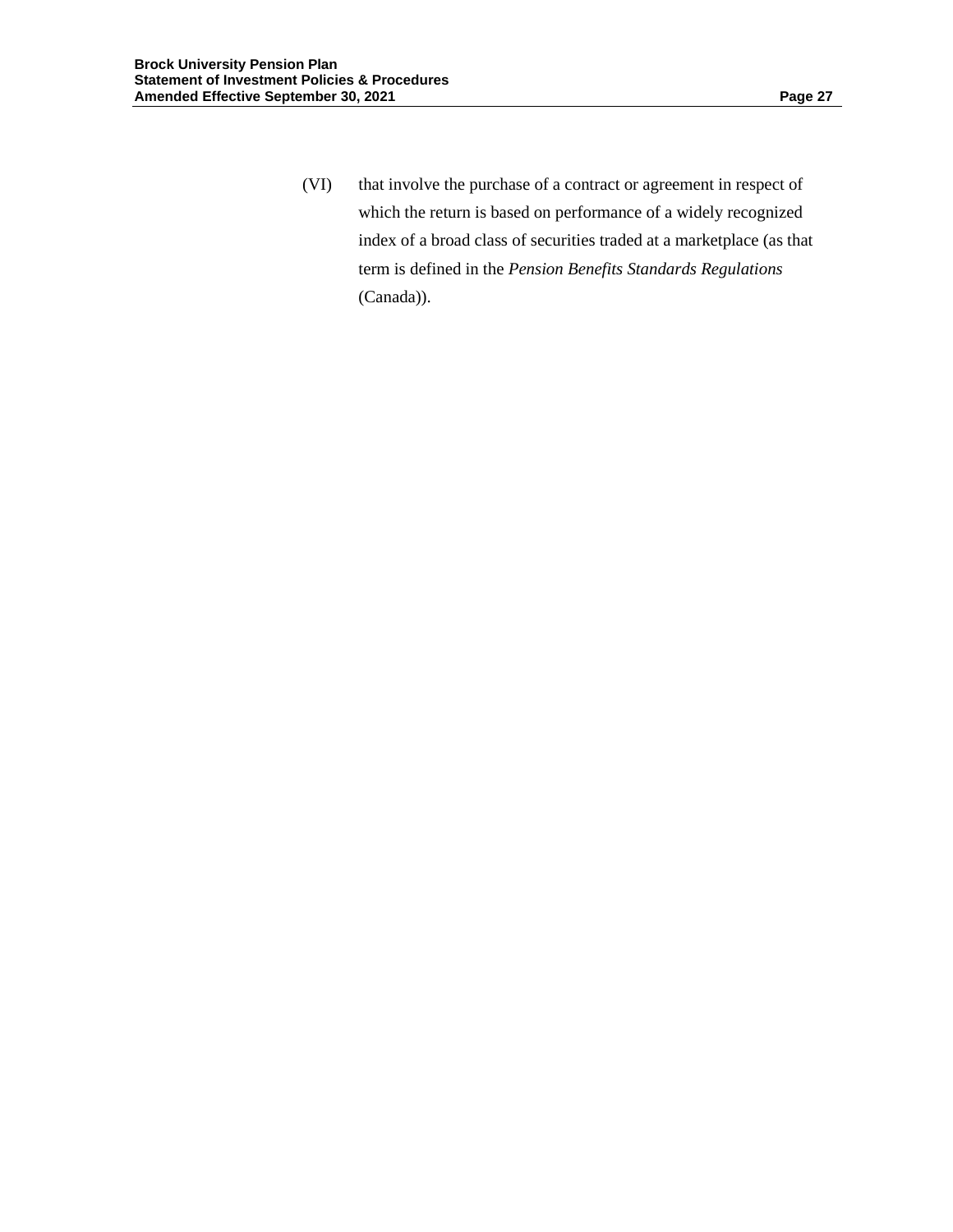# Section XII – Environmental, Social and Governance Factors

12.1 The Administrator is cognizant of its fiduciary responsibility to make prudent decisions in the best interests of the Plan beneficiaries. This responsibility requires that there be an appropriate balance between the need to seek long-term investment returns to help secure promised pensions for all members of the Plan and the needs for those returns to be delivered in as stable a manner as possible to limit downward impact (given the nature and behavior of the investment markets).

The Administrator searches and selects the most appropriate investment managers for investing the assets of the Plan considering factors such as business, staff, historical performance and investment process, since the Administrator believes that those factors will contribute to higher investment returns in the long run and will serve to manage risk in the investment of the Plan assets. The Administrator does not place added emphasis on environmental, social or governance factors ("ESG factors") when selecting investment managers.

However, the Administrator recognizes that ESG factors can influence the risk and/or returns of certain investments. Where an investment manager's investment style and resources permit, the Administrator expects its investment managers to take all relevant factors into account, including ESG factors, to the extent any such factors can reasonably be expected to have a material effect on the relative risks of an investment or its projected returns. If an investment manager determines that ESG factors are relevant to the selection of an investment, the investment manager is responsible for deciding which techniques should be used to incorporate such ESG factors into the selection process. For the purposes of this Policy, the Administrator considers ESG factors to include a broad range of matters that may be integrated into investment selection processes.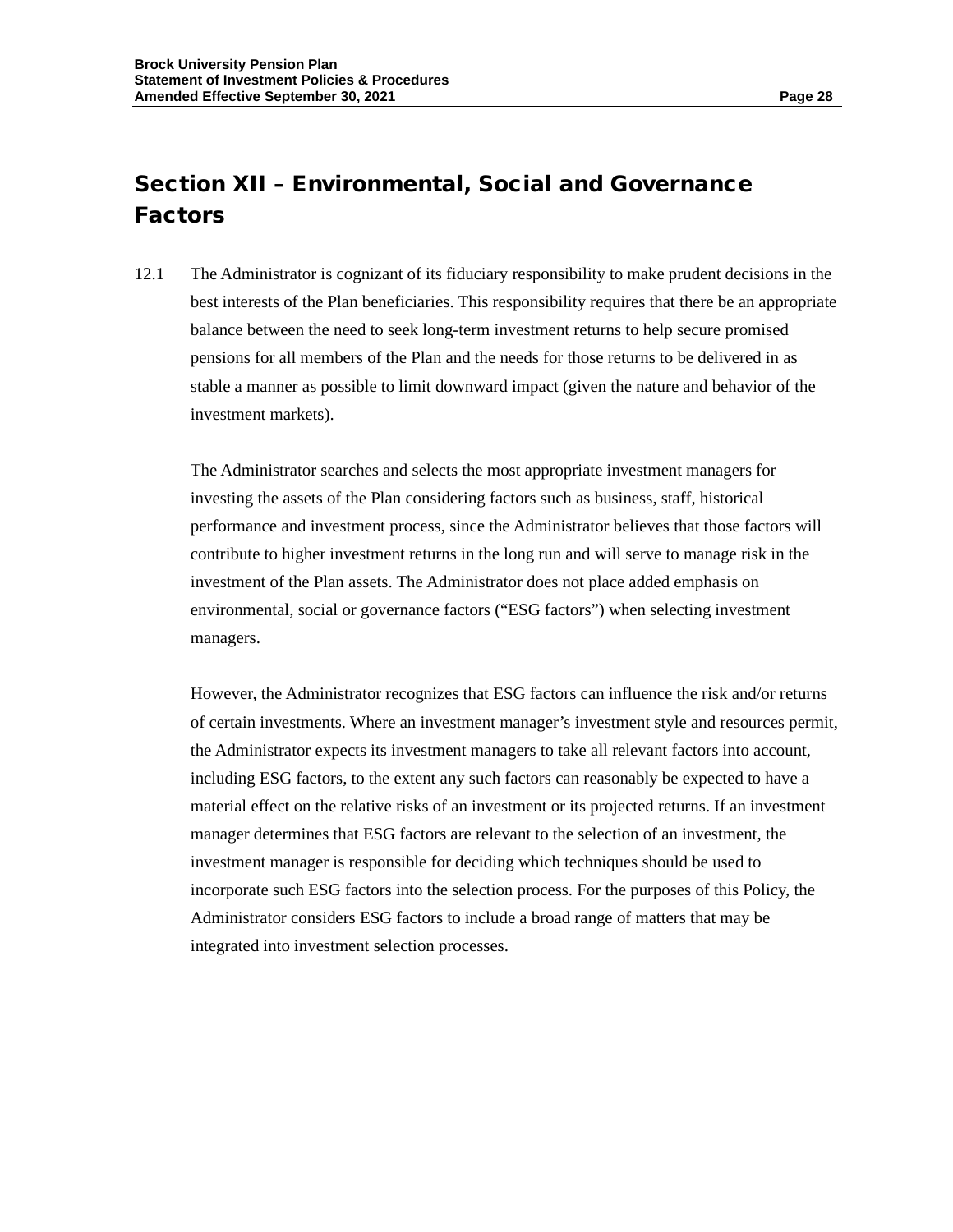# Section XIII – Monitoring

- 13.1 The Administrator shall review on a regular basis, as needed, and at least once a year:
	- (a) the assets and net cash flow of the Fund;
	- (b) the current asset mix of the Fund;
	- (c) the investment performance and management of the Fund and each Manager relative to the objectives of the Policy, their individual Mandate or Investment Policy;
	- (d) portfolio holdings;
	- (e) the fees and expenses incurred in managing the Fund; and
	- (f) compliance with this Policy.

Following such review, the Administrator shall take such action as it deems prudent and appropriate.

- 13.2 The Administrator shall meet at least once every two years with each Manager to discuss investment performance, investment strategies, expected future performance and any changes in that Manager's organization, investment processes and professional staff.
- 13.3 The primary focus of performance assessment will normally be on a moving four-year basis, but performance over shorter time periods and the Manager's performance for other comparable accounts prior to appointment for the Fund may also be considered. The Manager will not necessarily be faulted for under-performing the agreed standard over short time periods. However, the Administrator may conclude that significant short-term under performance renders it unlikely that the performance standard can reasonably be achieved at an appropriate risk level over the remainder of a market cycle.
- 13.4 The Managers of the Fund shall provide to the Administrator each quarter confirmation that they are in compliance with their Mandates, this Policy or their Investment Policy or, if they are not in compliance, a report and explanation of any guidelines that have been breached.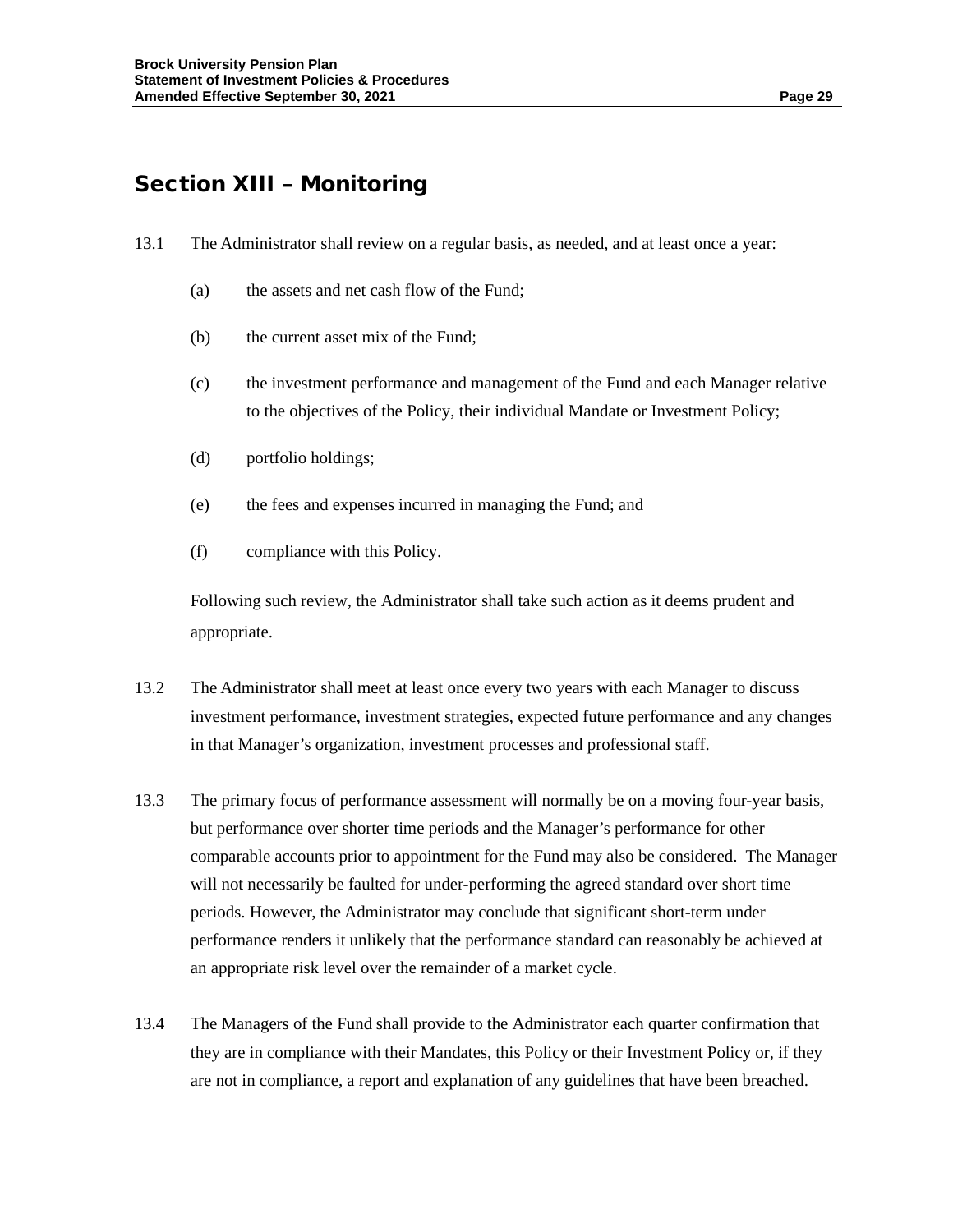13.5 The Administrator shall evaluate whether any information discovered through the foregoing monitoring activities require specific communication to the Members.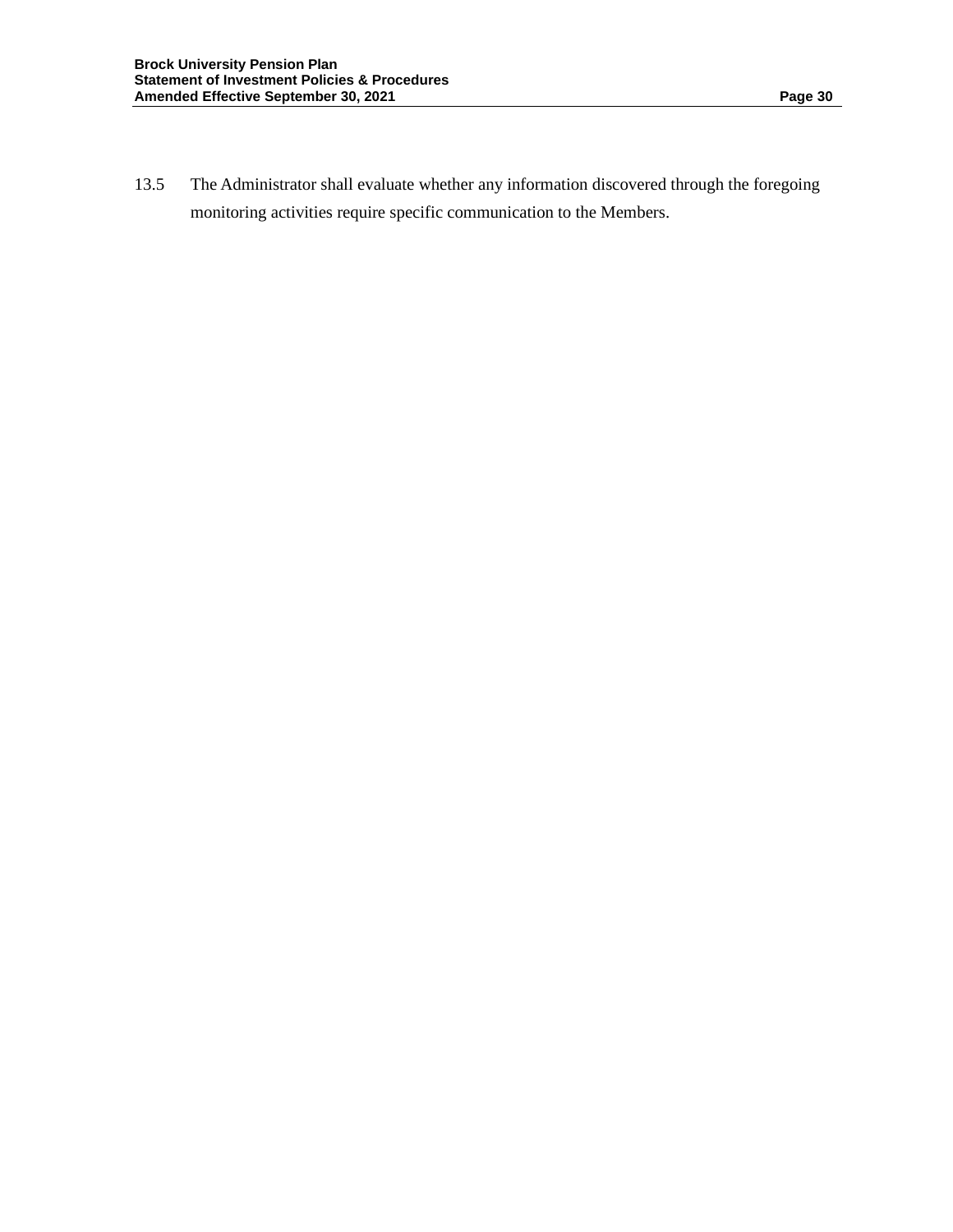## Section XIV – Voting Rights

- 14.1 The responsibility of exercising and directing voting rights acquired through the Fund's investments shall normally be delegated to the Manager, who shall be required at all times act prudently and in the best interests of the beneficiaries. The Manager shall be required to provide a copy of their voting rights policy to the Administrator.
- 14.2 The Manager shall be required to maintain a record of how the Fund's voting rights have been exercised and provide a copy of such record to the Administrator annually.
- 14.3 In case of doubt as to the best interests of the beneficiaries, the Manager shall be required to request instructions from the Administrator and act in accordance with such instructions.
- 14.4 The Manager shall be required to advise the Administrator and provide details in advance of the vote when the Manager has acquired on behalf of himself and his client's securities to which are attached 10% or more of the voting rights of that class of securities.
- 14.5 The Administrator reserves the right to direct, or override, the voting decisions of a Manager, if in its view such action is in the best interests of the beneficiaries.
- 14.6 It is recognized, however, that the above constraints and policy on voting rights may not be enforceable to the extent that part of the Fund is invested in Pooled Funds. Nonetheless, the Manager of a Pooled Fund shall be required to act prudently and in the interests of such Pooled Fund and its investors.
- 14.7 Any voting rights related to Pooled Fund units within the Fund shall be the responsibility of the Administrator, who shall vote in the best interests of the Plan's beneficiaries.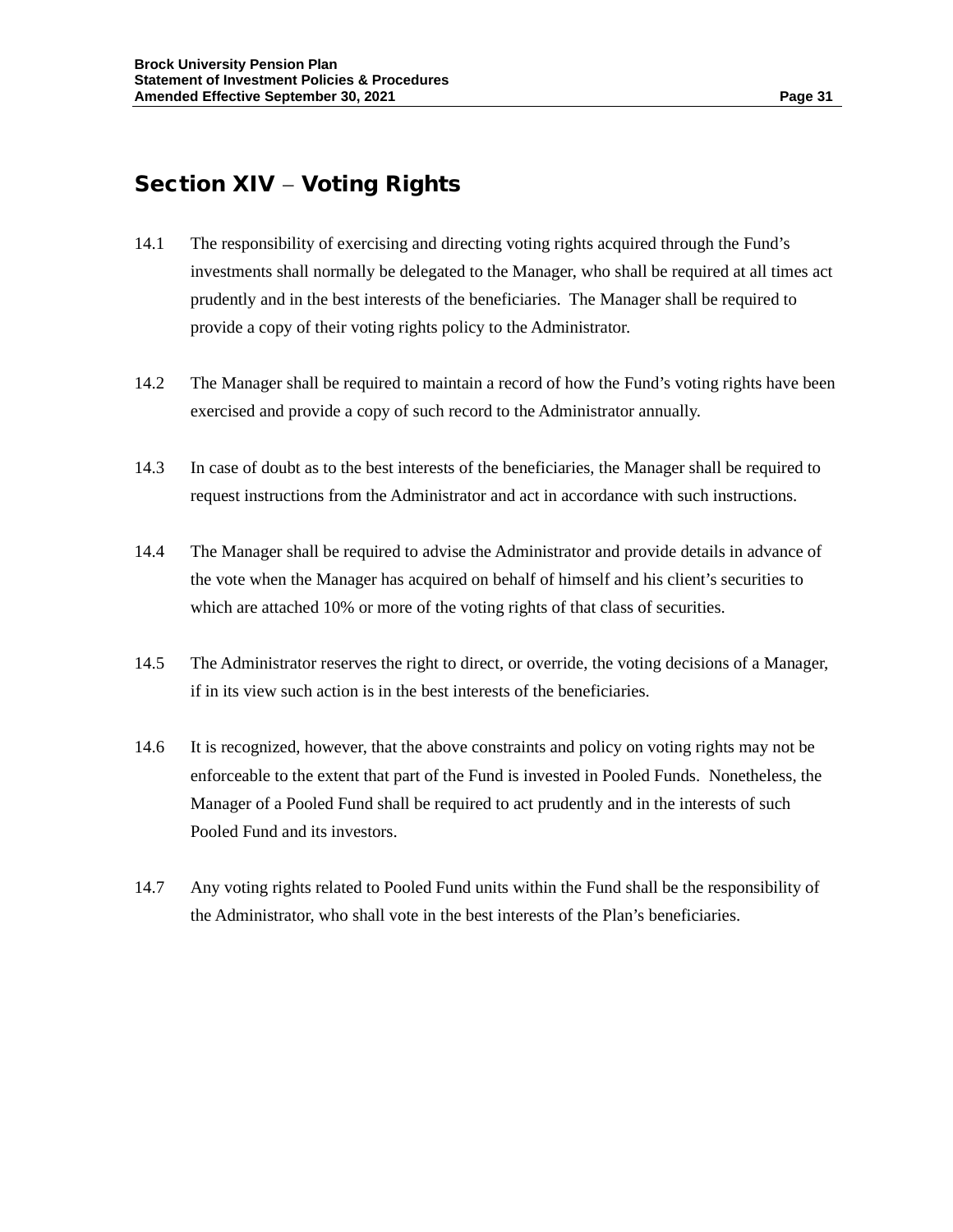## Section XV - Policy Review

- 15.1 This Policy will be reviewed and affirmed at least annually, but otherwise whenever a major change is apparent or necessary. Such review may be prompted by:
	- (a) a change in the benefit design of the Plan;
	- (b) a revision to the expected long-term trade-off between risk and reward on key asset classes;
	- (c) a change in the basis for actuarial calculations, the membership/liability distribution, the contribution/expense expectation;
	- (d) a shift in the financial risk tolerance of the University;
	- (e) shortcomings of the Policy that emerge in its practical operation;
	- (f) modifications that are recommended to the Administrator by a Manager; or
	- (g) changes in applicable legislation.
- 15.2 Any amendment of this Policy will be filed with the Plan actuary within 60 days of such amendment.